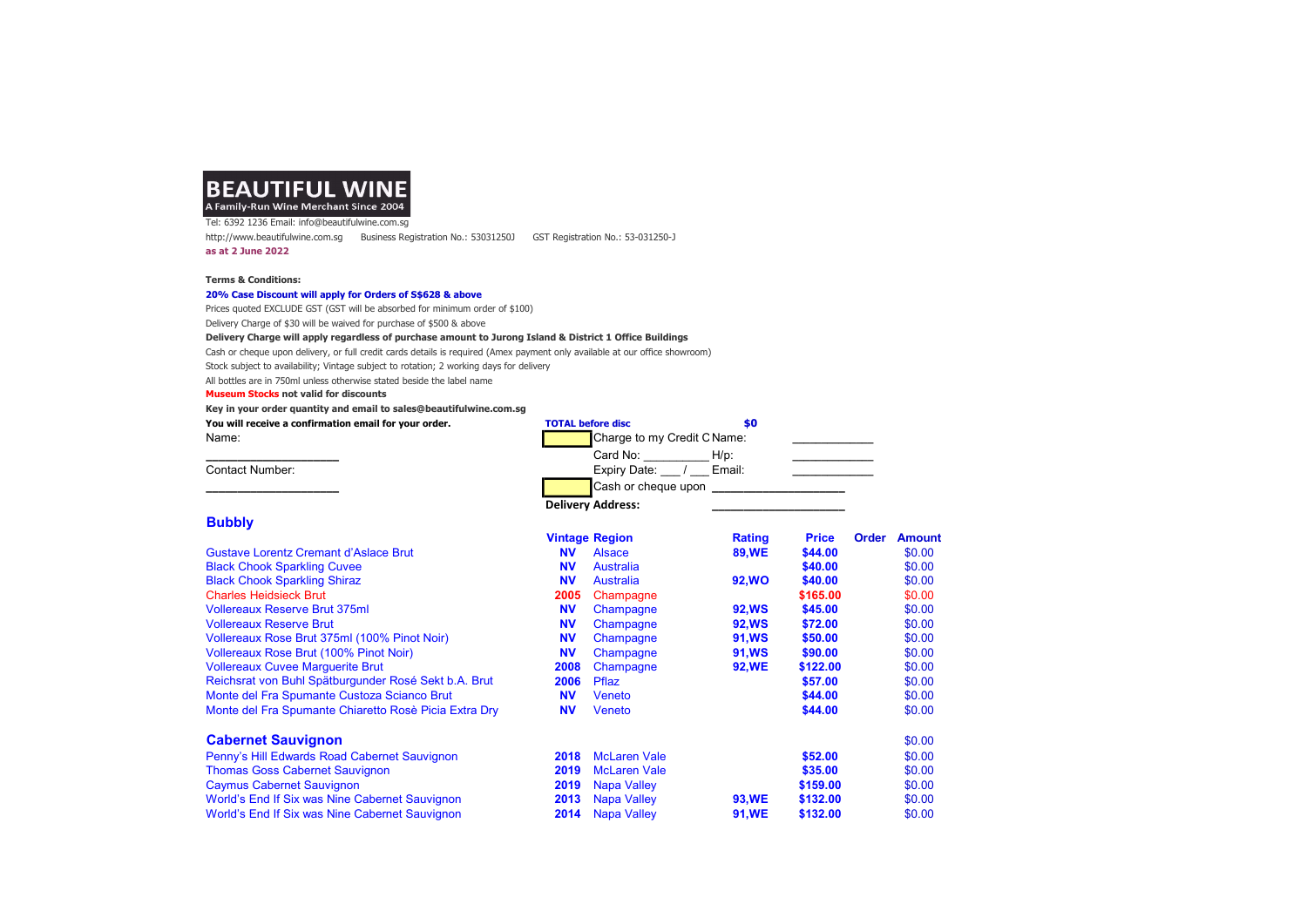| World's End Crossfire Beckstoffer Georges III Cabernet Sauvign           | 2014 | <b>Napa Valley</b>    | 92, JS         | \$202.00 | \$0.00 |
|--------------------------------------------------------------------------|------|-----------------------|----------------|----------|--------|
| World's End Stir It Up Stagecoach Cabernet Sauvignon                     | 2014 | <b>Napa Valley</b>    | 96, JS         | \$222.00 | \$0.00 |
| World's End Good Times Bad Times Beckstoffer To Kalon Cabernet Sauvignon | 2014 | <b>Napa Valley</b>    | 91, WE         | \$242.00 | \$0.00 |
|                                                                          |      |                       |                |          |        |
| <b>Chardonnay</b>                                                        |      |                       |                |          |        |
| Penny's Hill Minimalist Chardonnay                                       | 2015 | <b>Adelaide Hills</b> |                | \$57.00  | \$0.00 |
| <b>Thomas Goss Chardonnay</b>                                            | 2016 | <b>Adelaide Hills</b> | <b>89, WS</b>  | \$35.00  | \$0.00 |
| <b>Matray Beaujolais Blanc</b>                                           | 2016 | <b>Beaujolais</b>     |                | \$40.00  | \$0.00 |
| Ca'del Baio Langhe Chardonnay DOC Sermine                                | 2015 | Piedmont              |                | \$54.00  | \$0.00 |
| Paul Lato Hyde Chardonnay Goldberg Variations                            | 2018 | <b>Napa Valley</b>    | 97, JD         | \$162.00 | \$0.00 |
| Paul Lato Hyde Chardonnay Goldberg Variations                            | 2019 | <b>Napa Valley</b>    | 95, JD         | \$162.00 | \$0.00 |
| Paul Lato Hyde Chardonnay Goldberg Variations                            | 2020 | <b>Napa Valley</b>    |                | \$162.00 | \$0.00 |
| <b>World's End Rebel Rebel Chardonnay</b>                                | 2015 | <b>Napa Valley</b>    |                | \$112.00 | \$0.00 |
| Kuhling Gillot Oppenheim Chardonnay R                                    | 2018 | Rheinhenssen          | 94, GM         | \$70.00  | \$0.00 |
| <b>Melville Estate Chardonnay</b>                                        | 2017 | Santa Barbara         | 93, WE         | \$70.00  | \$0.00 |
| <b>Paul Lato Matinee Chardonnay</b>                                      | 2016 | Santa Barbara         |                | \$88.00  | \$0.00 |
| Paul Lato Kokoro Chardonnay                                              | 2019 | Santa Barbara         | 96.AG          | \$172.00 | \$0.00 |
| Paul Lato Pisoni Chardonnay East of Eden                                 | 2020 | <b>Santa Barbara</b>  |                | \$172.00 | \$0.00 |
| Paul Lato Rincon Chardonnay Done & Done                                  | 2018 | <b>Santa Barbara</b>  | 94, JD         | \$122.00 | \$0.00 |
| Paul Lato Rincon Chardonnay Done & Done                                  | 2019 | <b>Santa Barbara</b>  | 96, JD         | \$122.00 | \$0.00 |
| Paul Lato Sierra Madre Chardonnay Le Souvenir                            | 2017 | <b>Santa Barbara</b>  | 98, JD         | \$162.00 | \$0.00 |
| Paul Lato Sierra Madre Chardonnay Le Souvenir                            | 2019 | <b>Santa Barbara</b>  | 97, JD         | \$152.00 | \$0.00 |
| Paul Lato Sierra Madre Chardonnay Le Souvenir                            | 2020 | <b>Santa Barbara</b>  |                | \$152.00 | \$0.00 |
| Paul Lato Talley Oliver's Chardonnay It's All Good                       | 2017 | Santa Barbara         | 97, JD         | \$122.00 | \$0.00 |
| <b>Head High Sonoma County Chardonnay</b>                                | 2019 | Sonoma                | <b>88, WE</b>  | \$48.00  | \$0.00 |
| Three Sticks Gap's Crown Chardonnay                                      | 2018 | Sonoma                | <b>93, ADB</b> | \$98.00  | \$0.00 |
| <b>Three Sticks Durell Chardonnay</b>                                    | 2017 | Sonoma                | <b>95,WE</b>   | \$122.00 | \$0.00 |
| <b>Three Sticks Durell Chardonnay</b>                                    | 2018 | Sonoma                | 97, WE         | \$122.00 | \$0.00 |
| <b>Balgownie Estate Chardonnay</b>                                       | 2015 | <b>Yarra Valley</b>   | 94, JH         | \$60.00  | \$0.00 |
| <b>Balgownie Black Label Chardonnay</b>                                  | 2013 | <b>Yarra Valley</b>   | 91,JH          | \$44.00  | \$0.00 |
| <b>Fortified &amp; Hard Liquor</b>                                       |      |                       |                |          | \$0.00 |
| Lou Miranda Leone Tawny Rum Liqueur 500ml                                |      | <b>Barossa Valley</b> |                | \$48.00  | \$0.00 |
| Lou Miranda Spiderweb Vintage Merlot 500ml                               |      | <b>Barossa Valley</b> |                | \$68.00  | \$0.00 |
| Lou Miranda 30 Year Old Aged Cobweb 500ml                                |      | <b>Barossa Valley</b> | 90,JH          | \$68.00  | \$0.00 |
| Noilly Prat Original Dry 750ml                                           |      | <b>France</b>         |                | \$57.00  | \$0.00 |
| Peinado Brandy 20 Yrs 700ml                                              |      | Spain                 |                | \$208.00 | \$0.00 |
| Peinado Brandy 100 (made 1820) 700ml                                     |      | Spain                 |                | \$438.00 | \$0.00 |
| Gordon Special Dry London Gin 700ml                                      |      | <b>Great Britain</b>  |                | \$45.00  | \$0.00 |
| Cardhu 12 yr old Single Malt Scotch Whisky 700ml                         |      | <b>Scotland</b>       |                | \$92.00  | \$0.00 |
| Grappa Riserva Mascarpine 500ml                                          |      | Italy                 |                | \$80.00  | \$0.00 |
| Absolut Vodka 700ml                                                      |      | <b>Sweden</b>         |                | \$65.00  | \$0.00 |
| Skyy Vodka Skyy Citrus 750ml                                             |      | <b>Italy</b>          |                | \$57.00  | \$0.00 |
| Skyy Vodka Skyy Vanilla 750ml                                            |      | <b>Italy</b>          |                | \$57.00  | \$0.00 |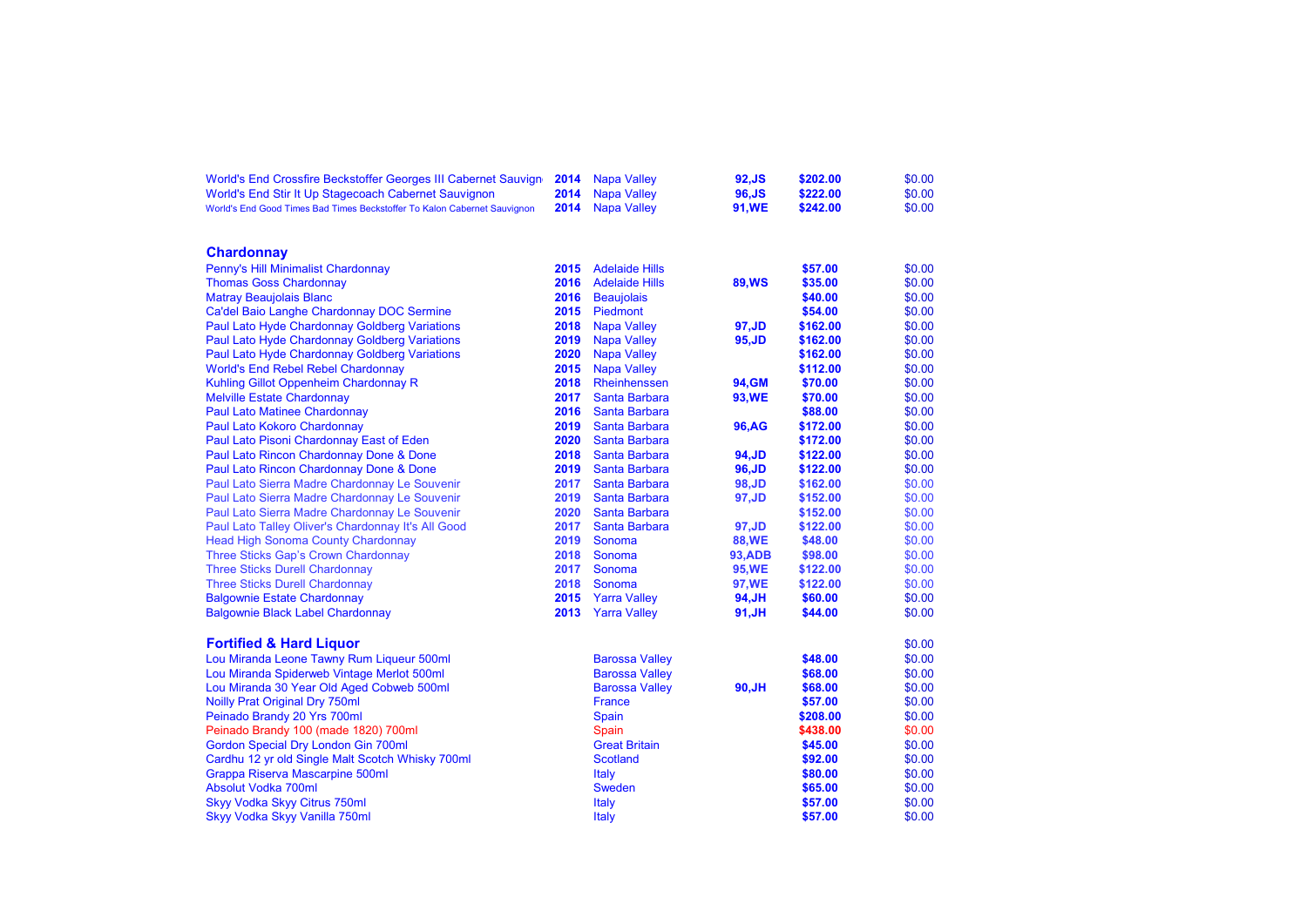| <b>Merlot</b>                                               |           |                         |               |          | \$0.00 |
|-------------------------------------------------------------|-----------|-------------------------|---------------|----------|--------|
| <b>Mollydooker The Scooter Merlot</b>                       | 2018      | <b>McLaren Vale</b>     |               | \$79.00  | \$0.00 |
| Penny's Hill Malpas Road Merlot                             | 2014      | <b>McLaren Vale</b>     | <b>93, WO</b> | \$52.00  | \$0.00 |
| <b>Thomas Goss Merlot</b>                                   | 2018      | <b>McLaren Vale</b>     | <b>92, WO</b> | \$35.00  | \$0.00 |
| Monte del Fra Merlot                                        | 2010      | Veneto                  |               | \$35.00  | \$0.00 |
| <b>Odd Single Varietals</b>                                 |           |                         |               |          | \$0.00 |
| Farina Montepulciano d'Abruzzo DOC                          | 2013      | Abruzzo                 |               | \$35.00  | \$0.00 |
| <b>Black Chook Pinot Grigio</b>                             | 2017      | <b>Adelaide Hills</b>   | 91, WO        | \$42.00  | \$0.00 |
| Schloss Gobelsburg Gruner Veltliner Eiswein 375ml           | 2005      | Kamptal                 | 90, WS        | \$188.00 | \$0.00 |
| Gustave Lorentz Gewurztraminer Grand Cru Altenberg de Bergh | 2010      | <b>Alsace</b>           |               | \$80.00  | \$0.00 |
| Gustave Lorentz Pinot Gris Grand Cru Altenberg de Bergheim  | 2002      | <b>Alsace</b>           | <b>91,WE</b>  | \$97.00  | \$0.00 |
| Gustave Lorentz Pinot Gris Grand Cru Altenberg de Bergheim  | 2006      | <b>Alsace</b>           |               | \$97.00  | \$0.00 |
| Gustave Lorentz Pinot Gris Grand Cru Altenberg de Bergheim  | 2007      | <b>Alsace</b>           | <b>90,WE</b>  | \$97.00  | \$0.00 |
| <b>Gustave Lorentz Pinot Gris Grand Cru Kanzlerberg</b>     | 2007      | <b>Alsace</b>           |               | \$97.00  | \$0.00 |
| <b>Gustave Lorentz Noble Rots Tokay Pinot Gris 500ml</b>    | 1989      | <b>Alsace</b>           |               | \$182.00 | \$0.00 |
| <b>Gustave Lorentz Reserve Pinot Gris</b>                   | 2010      | <b>Alsace</b>           | <b>89, WS</b> | \$42.00  | \$0.00 |
| <b>Weinbach Pinot Gris Cuvee Ste Catherine I</b>            | 2008      | <b>Alsace</b>           | <b>94, WS</b> | \$108.00 | \$0.00 |
| <b>Weinbach Gewurztraminer Cuvee Laurence</b>               | 2009      | <b>Alsace</b>           | <b>92, WS</b> | \$108.00 | \$0.00 |
| Matray Moulin à Vent                                        | 2016      | <b>Beaujolais</b>       |               | \$52.00  | \$0.00 |
| Viu Manent E Collection Reserva Malbec                      | 2014      | <b>Colchagua Valley</b> | <b>89, WS</b> | \$38.00  | \$0.00 |
| <b>Giesen Pinot Gris</b>                                    | 2011      | Marlborough             |               | \$38.00  | \$0.00 |
| Penny's Hill Experiment Grenache                            | 2018      | <b>McLaren Vale</b>     | 93.JH         | \$57.00  | \$0.00 |
| Camilo Castilla Moscatel Capricho d'Goya (7 years) 500ml    | <b>NV</b> | <b>Navarra</b>          |               | \$54.00  | \$0.00 |
| Camilo Castilla Moscatel d'Goya Classic (2 years)           | <b>NV</b> | <b>Navarra</b>          |               | \$44.00  | \$0.00 |
| Ca' del Baio Dolcetto d'Alba Lodoli DOC                     | 2014      | Piedmont                |               | \$44.00  | \$0.00 |
| Ca' del Baio Barbera d'Alba Paolina DOC                     | 2015      | Piedmont                |               | \$44.00  | \$0.00 |
| <b>Domenico Clerico Barolo</b>                              | 2013      | Piedmont                |               | \$115.00 | \$0.00 |
| Domenico Clerico Barolo Ciabot Mentin                       | 2012      | Piedmont                |               | \$192.00 | \$0.00 |
| Produttori del Barbaresco Rabajà Riserva                    | 2011      | Piedmont                | <b>97, WE</b> | \$180.00 | \$0.00 |
| <b>Brotte Condrieu Versant Doré</b>                         | 2020      | <b>Rhone Valley</b>     |               | \$97.00  | \$0.00 |
| Cristia Collection Chateauneuf du Pape Rouge                | 2015      | <b>Rhone Valley</b>     |               | \$57.00  | \$0.00 |
| Cristia Chateauneuf du Pape Rouge Vieille Vignes            | 2015      | <b>Rhone Valley</b>     | 97, WS        | \$165.00 | \$0.00 |
| <b>Cristia Cote du Rhone Rouge</b>                          | 2016      | <b>Rhone Valley</b>     |               | \$40.00  | \$0.00 |
| Egomei Carpess Crianza Tempranillo                          | 2014      | Rioja                   |               | \$44.00  | \$0.00 |
| <b>Melville Verna's Estate Viognier</b>                     | 2012      | Santa Barbara           | 92.AG         | \$65.00  | \$0.00 |
| <b>Palmina Barbera</b>                                      | 2011      | Santa Barbara           | <b>92, AG</b> | \$58.00  | \$0.00 |
| <b>Palmina Dolcetto</b>                                     | 2012      | Santa Barbara           | 90.ST         | \$52.00  | \$0.00 |
| <b>Palmina Pinot Grigio</b>                                 | 2013      | Santa Barbara           | <b>90,AG</b>  | \$48.00  | \$0.00 |
| Paul Lato Boogie Nights Malvasia Bianca (orange wine)       | 2019      | Santa Barbara           |               | \$88.00  | \$0.00 |
| Samsara Santa Barbara County Grenache                       | 2015      | Santa Barbara           | <b>94,WE</b>  | \$72.00  | \$0.00 |
| Altesino Brunello di Montalcino                             | 2013      | Tuscany                 | <b>95,WS</b>  | \$122.00 | \$0.00 |
| Casanova di Neri Rosso di Montalcino                        | 2019      | <b>Tuscany</b>          | 90,VI         | \$70.00  | \$0.00 |
| Casanova di Neri Brunello di Montalcino                     | 2016      | <b>Tuscany</b>          | 94, VI        | \$120.00 | \$0.00 |
| Casanova di Neri Brunello di Montalcino Nuova               | 2016      | Tuscany                 | 99, JS        | \$230.00 | \$0.00 |
| Castelgiocondo Brunello di Montalcino                       | 1999      | <b>Tuscany</b>          | 93, WS        | \$160.00 | \$0.00 |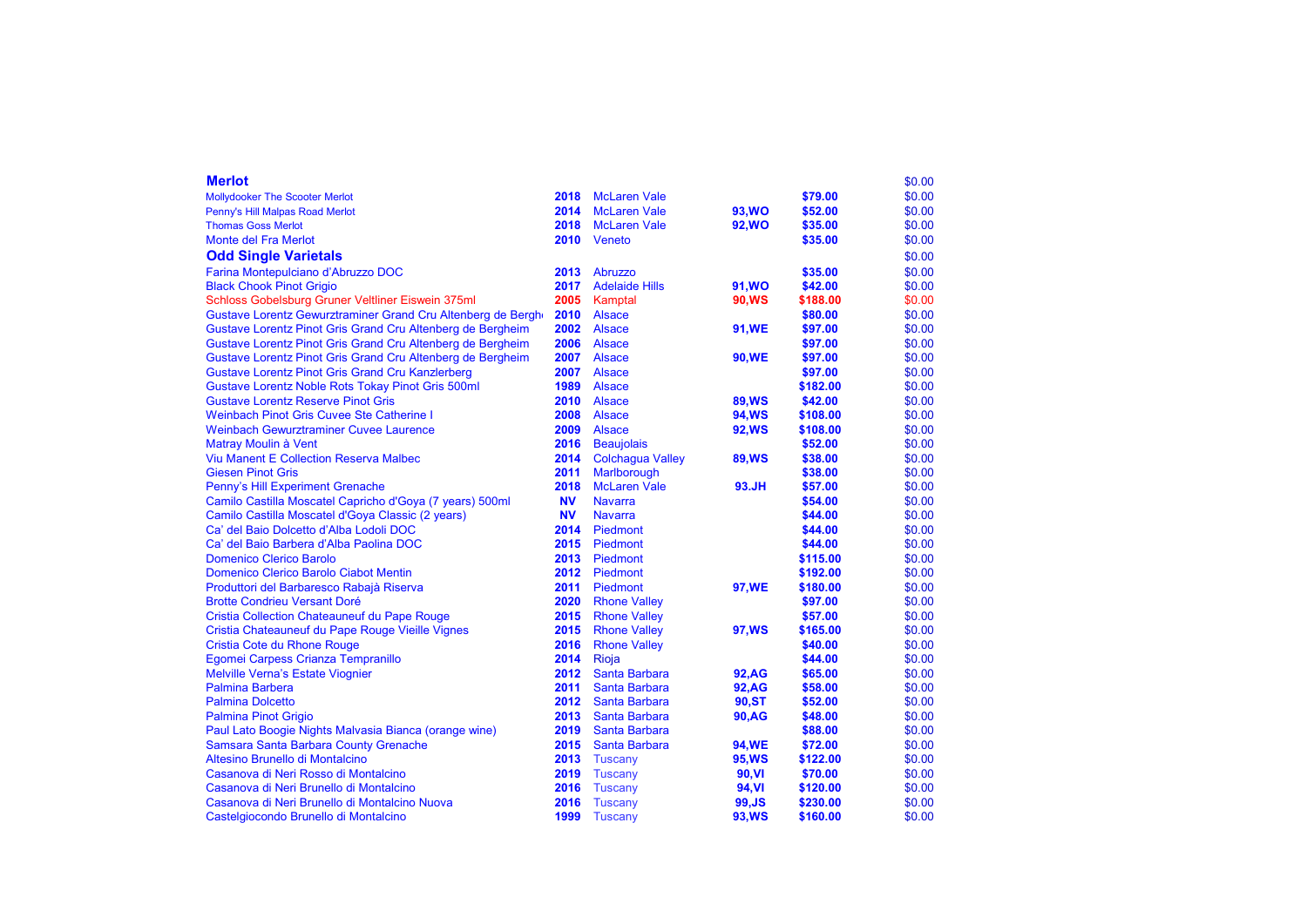| Scopone Brunello di Montalcino                              | 2010 | Tuscany              | 93, JS        | \$112.00 | \$0.00 |  |
|-------------------------------------------------------------|------|----------------------|---------------|----------|--------|--|
| Molino di Sant'Antimo Rosso di Montalcino DOC               | 2013 | Tuscany              |               | \$48.00  | \$0.00 |  |
| Monte del Fra Pinot Grigio delle Venezie DOC                | 2021 | Veneto               |               | \$35.00  | \$0.00 |  |
| Monte del Fra Garganega DOC Vigneto Colombara               | 2011 | Veneto               | <b>88, WS</b> | \$55.00  | \$0.00 |  |
| Monte del Fra Soave Classico DOC                            | 2021 | Veneto               |               | \$38.00  | \$0.00 |  |
|                                                             |      |                      |               |          |        |  |
| <b>Pinot Noir</b>                                           |      |                      |               |          |        |  |
| <b>Balgownie Black Label Pinot Noir</b>                     | 2019 | <b>Yarra Valley</b>  |               | \$44.00  | \$0.00 |  |
| <b>Balgownie Estate Pinot Noir</b>                          | 2015 | <b>Yarra Valley</b>  | 93, JO        | \$60.00  | \$0.00 |  |
| <b>Collotte Chambolle Musigny Village</b>                   | 2014 | <b>Burgundy</b>      |               | \$90.00  | \$0.00 |  |
| <b>Collotte Marsannay Rouge Les Champsalomon</b>            | 2014 | <b>Burgundy</b>      | <b>92, WS</b> | \$60.00  | \$0.00 |  |
| Jean-Michel Guillon Nuits St Georges les Chaillots          | 2013 | <b>Burgundy</b>      | 91, BH        | \$112.00 | \$0.00 |  |
| Joseph Drouhin Griotte-Chambertin Grand Cru                 | 2002 | <b>Burgundy</b>      |               | \$639.00 | \$0.00 |  |
| <b>Louis Latour Vosne Romanee</b>                           | 2013 | <b>Burgundy</b>      | <b>91,WS</b>  | \$182.00 | \$0.00 |  |
| Paul Lato Hyde Pinot Noir Magic Moment                      | 2019 | Carneros             | 97.JC         | \$182.00 | \$0.00 |  |
| <b>Francois Millet Sancerre Rouge</b>                       | 2016 | <b>Loire Valley</b>  | <b>90, WS</b> | \$50.00  | \$0.00 |  |
| <b>Gerard Millet Sancerre Rouge</b>                         | 2019 | <b>Loire Valley</b>  |               | \$54.00  | \$0.00 |  |
| A. Christmann Konigsbacher Idig Spatburgunder Grosses Gewar | 2010 | Pflaz                | <b>88,ST</b>  | \$160.00 | \$0.00 |  |
| A. Christmann Konigsbacher Idig Spatburgunder Grosses Gewar | 2004 | Pflaz                | 91,ST         | \$160.00 | \$0.00 |  |
| A. Christmann Spatburgunder Trocken                         | 2013 | Pfalz                |               | \$54.00  | \$0.00 |  |
| Leitz Eins-Zwei-Dry Rose                                    | 2019 | Rheingau             |               | \$38.00  | \$0.00 |  |
| <b>Leitz Pinot Rose</b>                                     | 2019 | Rheingau             |               | \$38.00  | \$0.00 |  |
| Leitz Geisenheimer Rothenberg Spatburgunder                 | 2009 | Rheingau             |               | \$88.00  | \$0.00 |  |
| <b>Seebrich Pinot Noir</b>                                  | 2009 | Rheinhenssen         |               | \$40.00  | \$0.00 |  |
| <b>Keller Pinot Noir</b>                                    | 2015 | <b>Rheinhenssen</b>  |               | \$108.00 | \$0.00 |  |
| Wagner Stempel Hollberg Spatburgunder Eiswein 375ml         | 2008 | Rheinhenssen         |               | \$152.00 | \$0.00 |  |
| <b>Wagner Stempel Siefersheim Pinot Noir</b>                | 2017 | Rheinhenssen         |               | \$55.00  | \$0.00 |  |
| <b>Wagner Stempel Reserve Pinot Noir</b>                    | 2017 | Rheinhenssen         |               | \$75.00  | \$0.00 |  |
| <b>Wooing Tree Pinot Rose</b>                               | 2008 | <b>Central Otago</b> |               | \$47.00  | \$0.00 |  |
| <b>Wooing Tree Tickled Pink 375ml</b>                       | 2010 | <b>Central Otago</b> |               | \$52.00  | \$0.00 |  |
| <b>Brewer Clifton Ashley's Pinot Noir</b>                   | 2005 | Santa Babara         | 93, AG        | \$142.00 | \$0.00 |  |
| <b>Brewer Clifton Cargasacchi Pinot Noir</b>                | 2009 | Santa Babara         | <b>94, AG</b> | \$142.00 | \$0.00 |  |
| <b>Melville Anna's Pinot Noir</b>                           | 2016 | Santa Babara         | <b>95,WE</b>  | \$132.00 | \$0.00 |  |
| <b>Melville Block M Pinot Noir</b>                          | 2015 | Santa Babara         |               | \$132.00 | \$0.00 |  |
| <b>Melville Sandy's Pinot Noir</b>                          | 2016 | Santa Babara         | <b>96,WE</b>  | \$132.00 | \$0.00 |  |
| <b>Melville Estate Pinot Noir</b>                           | 2015 | Santa Babara         | 93, WE        | \$79.00  | \$0.00 |  |
| <b>Melville Estate Pinot Noir</b>                           | 2017 | Santa Babara         | <b>95,WE</b>  | \$79.00  | \$0.00 |  |
| <b>Melville Terraces Pinot Noir</b>                         | 2006 | Santa Babara         | <b>94,WE</b>  | \$122.00 | \$0.00 |  |
| <b>Melville Terraces Pinot Noir</b>                         | 2007 | Santa Babara         | <b>94,WE</b>  | \$122.00 | \$0.00 |  |
| <b>Melville Terraces Pinot Noir</b>                         | 2009 | Santa Babara         | 93, ST        | \$122.00 | \$0.00 |  |
| <b>Paul Lato Gold Coast Pinot Noir Duende</b>               | 2018 | <b>Santa Babara</b>  | 96, JD        | \$142.00 | \$0.00 |  |
| <b>Paul Lato Matinee Pinot Noir</b>                         | 2020 | Santa Babara         |               | \$98.00  | \$0.00 |  |
| Paul Lato Drum Canyon Pinot Noir Stand by Me                | 2020 | Santa Babara         |               | \$162.00 | \$0.00 |  |
| Paul Lato John Sebastiano Pinot Noir Atticus                | 2016 | Santa Babara         | 96,JD         | \$152.00 | \$0.00 |  |
| Paul Lato John Sebastiano Pinot Noir Atticus                | 2017 | Santa Babara         | 97,JD         | \$152.00 | \$0.00 |  |
|                                                             |      |                      |               |          |        |  |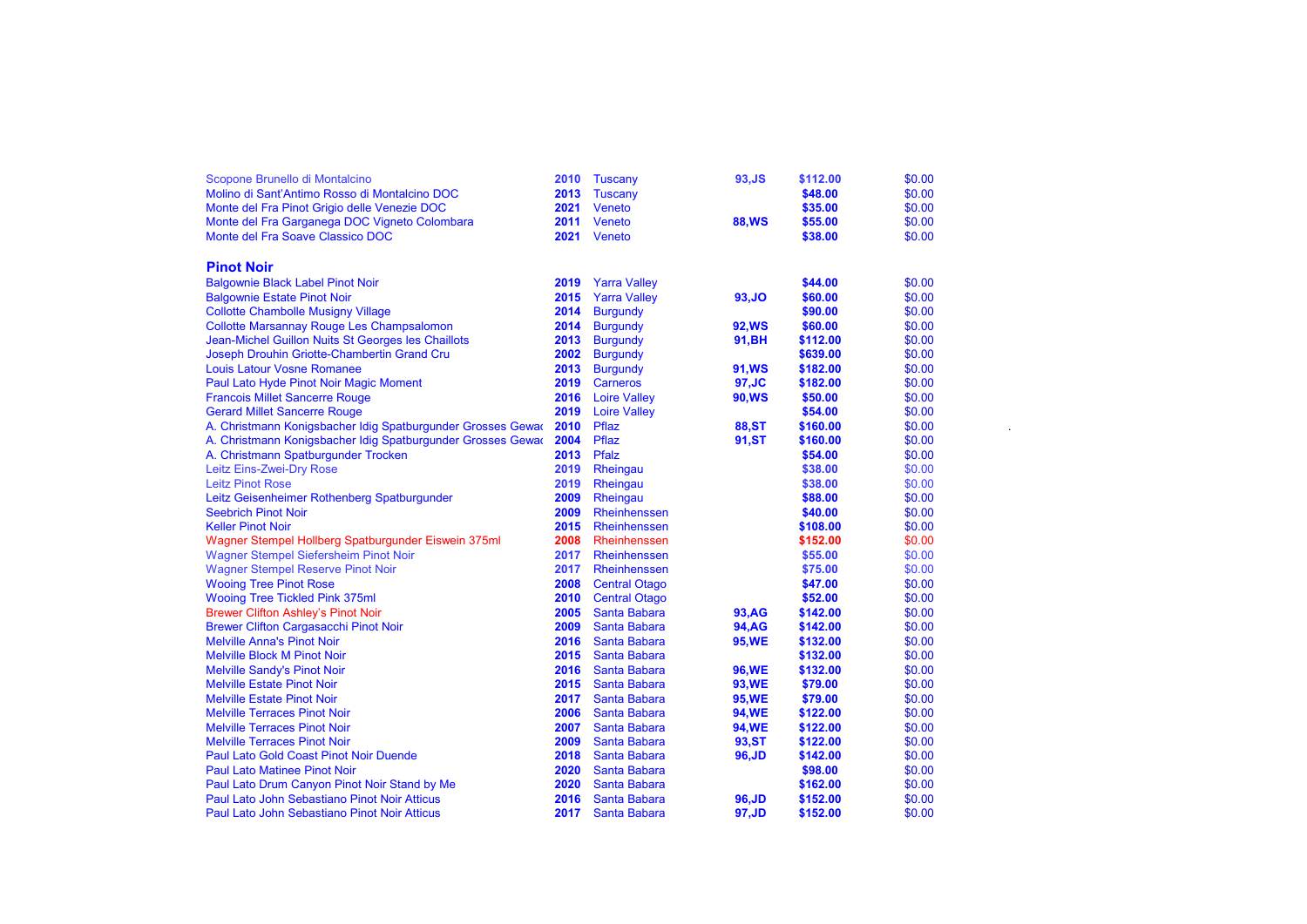| <b>Paul Lato Kokoro Pinot Noir</b>                      | 2018 | Santa Babara          | 96, JD        | \$162.00 | \$0.00 |
|---------------------------------------------------------|------|-----------------------|---------------|----------|--------|
| <b>Paul Lato Peake Ranch Pinot Noir Vintor Francis</b>  | 2020 | <b>Santa Barbara</b>  |               | \$142.00 | \$0.00 |
| <b>Paul Lato Pisoni Pinot Noir Lancelot</b>             | 2015 | <b>Santa Barbara</b>  | 97, JD        | \$182.00 | \$0.00 |
| <b>Paul Lato Pisoni Pinot Noir Lancelot</b>             | 2017 | <b>Santa Barbara</b>  | 97,JD         | \$182.00 | \$0.00 |
| <b>Paul Lato Pisoni Pinot Noir Lancelot</b>             | 2019 | <b>Santa Barbara</b>  | 97, JD        | \$182.00 | \$0.00 |
| <b>Paul Lato Sierra Madre Pinot Noir Prospect</b>       | 2016 | <b>Santa Barbara</b>  | 95, JD        | \$132.00 | \$0.00 |
| Paul Lato Solomon Hills Pinot Noir Suerte               | 2018 | Santa Babara          | 98, JD        | \$162.00 | \$0.00 |
| <b>Paul Lato Solomon Hills Pinot Noir Suerte</b>        | 2019 | Santa Babara          | 97,JD         | \$162.00 | \$0.00 |
| Paul Lato Solomon Hills Pinot Noir Suerte               | 2020 | Santa Babara          |               | \$162.00 | \$0.00 |
| <b>Paul Lato Zotovich Pinot Noir Seabiscult</b>         | 2015 | Santa Babara          | 94, JD        | \$152.00 | \$0.00 |
| <b>Paul Lato Zotovich Pinot Noir Seabiscult</b>         | 2018 | Santa Babara          | 95, JD        | \$152.00 | \$0.00 |
| <b>Paul Lato Zotovich Pinot Noir Seabiscult</b>         | 2019 | Santa Babara          | 96, JD        | \$152.00 | \$0.00 |
| <b>Paul Lato Zotovich Pinot Noir Seabiscult</b>         | 2020 | Santa Babara          |               | \$152.00 | \$0.00 |
| Paul Lato Zotovich Reserve Pinot Noir Seabiscult        | 2013 | Santa Babara          |               | \$259.00 | \$0.00 |
| <b>Head High Sonoma County Pinot Noir</b>               | 2018 | Sonoma                | 91.TP         | \$52.00  | \$0.00 |
| <b>Head High Sonoma County Pinot Noir</b>               | 2019 | Sonoma                | <b>90,WE</b>  | \$52.00  | \$0.00 |
| Three Sticks Price Family Estate Pinot Noir             | 2019 | Sonoma                | <b>95, WS</b> | \$98.00  | \$0.00 |
| Three Sticks Gap's Crown Pinot Noir                     | 2018 | Sonoma                | <b>96,WE</b>  | \$132.00 | \$0.00 |
|                                                         |      |                       |               |          |        |
| <b>Red Varietals Blend</b>                              |      |                       |               |          |        |
| <b>Timbuktu Cabernet Merlot</b>                         | 2012 | <b>Australia</b>      |               | \$32.00  | \$0.00 |
| Hentley Farm The Stray Mongrel GSZ                      | 2016 | <b>Barossa Valley</b> | 95, JH        | \$65.00  | \$0.00 |
| <b>Balgownie Black Label Cabernet Merlot</b>            | 2015 | <b>Bendigo</b>        |               | \$44.00  | \$0.00 |
| Château Boutisse St Emilion Grand Cru                   | 2011 | <b>Bordeaux</b>       | 90, WS        | \$84.00  | \$0.00 |
| Chateau Laforge St. Emilion Grand Cru                   | 2002 | <b>Bordeaux</b>       |               | \$103.00 | \$0.00 |
| Chateau Laforge St. Emilion Grand Cru                   | 2016 | <b>Bordeaux</b>       | 94, JD        | \$103.00 | \$0.00 |
| Chateau Malescot Saint-Exupéry 3rd Growth               | 1998 | <b>Bordeaux</b>       |               | \$172.00 | \$0.00 |
| Chateau Teyssier St. Emilion Grand Cru                  | 2016 | <b>Bordeaux</b>       | 93, JS        | \$67.00  | \$0.00 |
| Le Carre                                                | 2008 | <b>Bordeaux</b>       | <b>92,WE</b>  | \$163.00 | \$0.00 |
| Le Carre                                                | 2013 | <b>Bordeaux</b>       | 91, WE        | \$161.00 | \$0.00 |
| Le Dome                                                 | 2005 | <b>Bordeaux</b>       |               | \$488.00 | \$0.00 |
| Le Dome                                                 | 2006 | <b>Bordeaux</b>       |               | \$388.00 | \$0.00 |
| Le Dome                                                 | 2012 | <b>Bordeaux</b>       | <b>95,WE</b>  | \$308.00 | \$0.00 |
| Le Dome                                                 | 2015 | <b>Bordeaux</b>       | <b>98,WE</b>  | \$438.00 | \$0.00 |
| Le Dome                                                 | 2016 | <b>Bordeaux</b>       | <b>100,WE</b> | \$488.00 | \$0.00 |
| <b>Les Asteries</b>                                     | 2007 | <b>Bordeaux</b>       | <b>90, RP</b> | \$151.00 | \$0.00 |
| <b>Les Asteries</b>                                     | 2008 | <b>Bordeaux</b>       | 93, RP        | \$221.00 | \$0.00 |
| <b>Les Asteries</b>                                     | 2013 | <b>Bordeaux</b>       | 93, WE        | \$231.00 | \$0.00 |
| <b>Pezat Rouge Bordeaux Superieur</b>                   | 2016 | <b>Bordeaux</b>       | $90,$ JS      | \$44.00  | \$0.00 |
| <b>Vieux Chateau Mazerat</b>                            | 2012 | <b>Bordeaux</b>       | <b>95, AG</b> | \$208.00 | \$0.00 |
| <b>Vieux Chateau Mazerat</b>                            | 2011 | <b>Bordeaux</b>       | <b>95,WE</b>  | \$238.00 | \$0.00 |
| <b>Vieux Chateau Mazerat</b>                            | 2008 | <b>Bordeaux</b>       | 93, WE        | \$237.00 | \$0.00 |
| <b>World's End Rocksteady Propreietary Blend</b>        | 2014 | <b>Napa Valley</b>    | 94, JS        | \$122.00 | \$0.00 |
| Camilo Castilla Montecristo Crianza                     | 2013 | <b>Navarra</b>        |               | \$30.00  | \$0.00 |
| Beaucastel Hommage A Jacques Perrin Chateauneuf du Pape | 2005 | <b>Rhone Valley</b>   | <b>98.RP</b>  | \$599.00 | \$0.00 |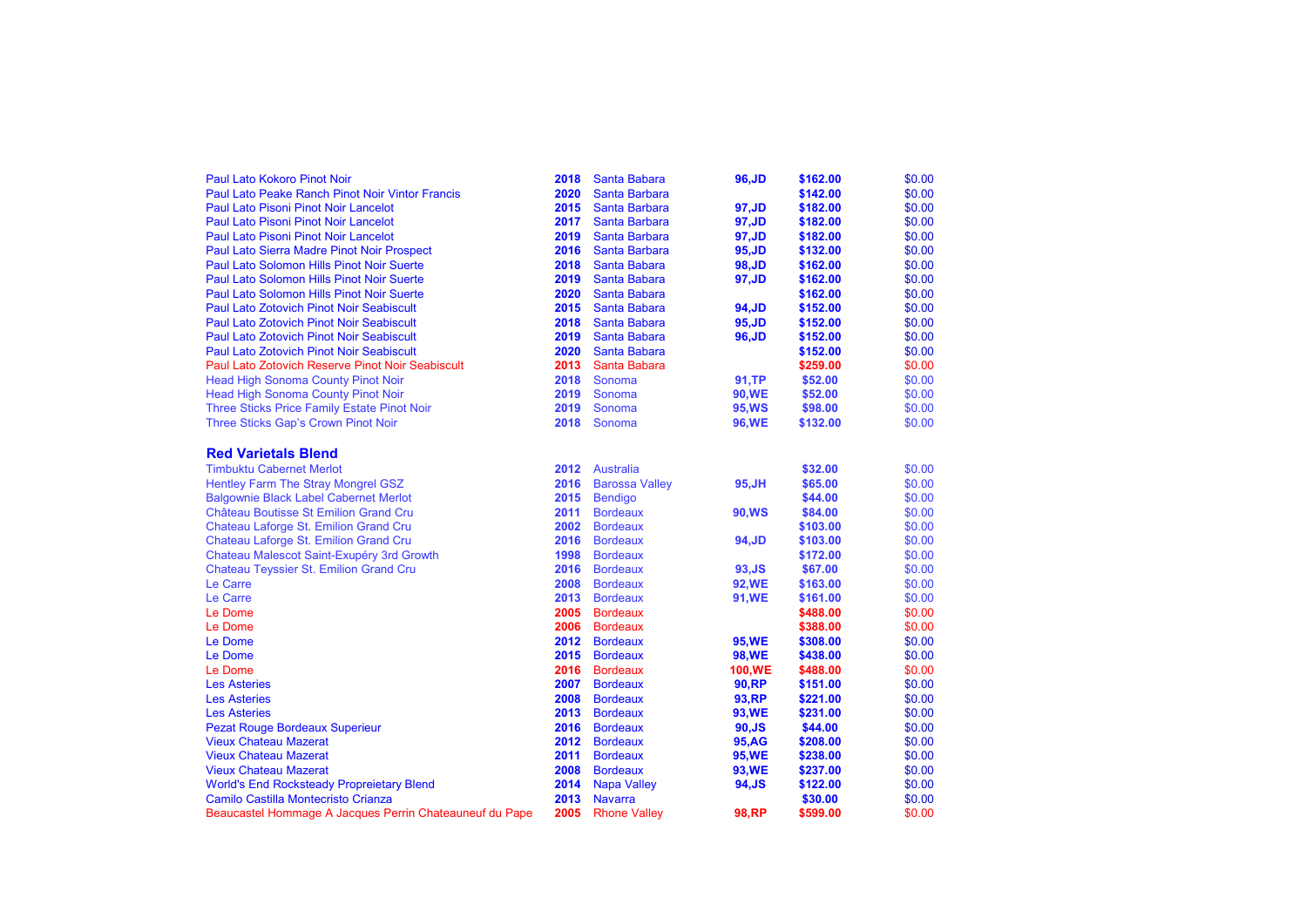| Brotte Côtes du Rhône Rouge Esprit                                                                  | 2019         | <b>Rhone Valley</b>            | <b>90.WE</b>           | \$40.00             | \$0.00           |
|-----------------------------------------------------------------------------------------------------|--------------|--------------------------------|------------------------|---------------------|------------------|
| Brotte Châteauneuf du Pape Rouge Les Hauts de Barville                                              | 2019         | <b>Rhone Valley</b>            | <b>93.WE</b>           | \$80.00             | \$0.00           |
| <b>Brotte Vacqueyras Rouge Bouvencourt</b>                                                          | 2019         | <b>Rhone Valley</b>            | <b>92, WE</b>          | \$55.00             | \$0.00           |
| <b>Brotte Gigondas Rouge La Marasque</b>                                                            | 2019         | <b>Rhone Valley</b>            | <b>92, WE</b>          | \$69.00             | \$0.00           |
| <b>Brotte Côte Rôtie Les Murets</b>                                                                 | 2016         | <b>Rhone Valley</b>            |                        | \$99.00             | \$0.00           |
| Charbonniere Chateauneuf du Pape Rouge Hautes Brusquieres                                           | 2012         | <b>Rhone Valley</b>            | 94, JD                 | \$122.00            | \$0.00           |
| Charbonniere Chateauneuf du Pape Rouge Vieilles Vignes                                              | 2013         | <b>Rhone Valley</b>            | <b>92, WS</b>          | \$107.00            | \$0.00           |
| Cristia Chateauneuf du Pape Rouge Renaissance                                                       | 2015         | <b>Rhone Valley</b>            | <b>96, WS</b>          | \$142.00            | \$0.00           |
| Egomei Alma                                                                                         | 2009         | Rioja                          | 93, GP                 | \$104.00            | \$0.00           |
| La Rioja Alta Vina Gran Reserva 890                                                                 | 2005         | Rioja                          | 98, JS                 | \$260.00            | \$0.00           |
| <b>Paul Lato Probono GSM</b>                                                                        | 2018         | Santa Barbara                  | 91, JD                 | \$88.00             | \$0.00           |
| Paul Lato Syrah Grenache Space Cadet                                                                | 2018         | Santa Barbara                  | 95, JD                 | \$162.00            | \$0.00           |
| Paul Lato Syrah Grenache Letters to Europe                                                          | 2019         | Santa Barbara                  | 96, JD                 | \$188.00            | \$0.00           |
| Ricasoli Chianti Classico Castello di Brolio Gran Selezione                                         | 2011         | <b>Tuscany</b>                 | 96, JS                 | \$109.00            | \$0.00           |
| Monte del Fra Amarone della Valpolicella Classico Lena di Mezzo                                     | 2017         | Veneto                         | 91, ML                 | \$88.00             | \$0.00           |
| Monte del Fra Amarone della Valpolicella Classico Casa Capitei                                      | 2017         | Veneto                         |                        | \$98.00             | \$0.00           |
| Monte del Fra Amarone Classico Riserva Scarnocchio DOCG                                             | 2013         | Veneto                         | 93, JS                 | \$122.00            | \$0.00           |
| Monte del Fra Amarone Classico Riserva Scarnocchio DOCG                                             | 2016         | Veneto                         | 93, ML                 | \$122.00            | \$0.00           |
| Monte del Fra Bardolino DOC                                                                         | 2021         | Veneto                         | <b>92, WE</b>          | \$32.00             | \$0.00           |
| Monte del Fra Bardolino Chiaretto DOC                                                               | 2013         | Veneto                         |                        | \$30.00             | \$0.00           |
| Monte del Fra Recioto della Valpolicella Classico DOC 500ml                                         | 2015         | Veneto                         |                        | \$64.00             | \$0.00           |
| Monte del Fra Ripasso Valpolicella Classico Superiore DOC                                           | 2019         | Veneto                         |                        | \$52.00             | \$0.00           |
| Monte del Fra Valpolicella Classico Lena di Mezzo DOC                                               | 2019         | Veneto                         |                        | \$40.00             | \$0.00           |
|                                                                                                     |              |                                |                        |                     |                  |
|                                                                                                     |              |                                |                        |                     |                  |
|                                                                                                     |              |                                |                        |                     |                  |
| <b>Riesling</b>                                                                                     | 2011         | <b>Mount Barker</b>            |                        |                     |                  |
| X By Xabregas Figtree Riesling                                                                      |              |                                | 92, JH                 | \$67.00             | \$0.00           |
| X By Xabregas Spencer Riesling                                                                      | 2011         | <b>Mount Barker</b>            | 94, JH                 | \$67.00             | \$0.00           |
| <b>Prager Achleiten Riesling Smaragd</b>                                                            | 2007         | Wachau                         | 95, DS                 | \$122.00            | \$0.00           |
| <b>Prager Klaus Riesling Smaragd</b>                                                                | 2007<br>2007 | Wachau                         | 95, ST                 | \$132.00            | \$0.00           |
| <b>Prager Steinriegl Riesling Federspiel</b>                                                        | 2007         | Wachau<br>Wachau               | 88, JP<br><b>94,ST</b> | \$72.00<br>\$112.00 | \$0.00<br>\$0.00 |
| <b>Prager Steinriegl Riesling Smaragd</b>                                                           |              |                                |                        |                     |                  |
| <b>Gustave Lorentz Burg Riesling Single Vineyard</b>                                                | 2010         | <b>Alsace</b>                  | 90, WE                 | \$58.00             | \$0.00           |
| <b>Gustave Lorentz Reserve Riesling</b>                                                             | 2012<br>2000 | <b>Alsace</b><br><b>Alsace</b> | <b>87,WE</b>           | \$42.00<br>\$97.00  | \$0.00           |
| <b>Gustave Lorentz Riesling Grand Cru Kanzlerberg</b>                                               | 2004         | <b>Alsace</b>                  |                        |                     | \$0.00           |
| <b>Gustave Lorentz Riesling Grand Cru Kanzlerberg</b>                                               |              |                                |                        | \$97.00             | \$0.00           |
| <b>Gustave Lorentz Riesling Grand Cru Kanzlerberg</b>                                               | 2005<br>2007 | <b>Alsace</b><br><b>Alsace</b> |                        | \$97.00             | \$0.00           |
| <b>Gustave Lorentz Riesling Grand Cru Kanzlerberg</b>                                               | 2002         | <b>Alsace</b>                  |                        | \$97.00<br>\$97.00  | \$0.00<br>\$0.00 |
| Gustave Lorentz Riesling Grand Cru Altenberg de Bergheim Viei                                       | 2005         | <b>Alsace</b>                  |                        | \$97.00             | \$0.00           |
| Gustave Lorentz Riesling Grand Cru Altenberg de Bergheim Viei                                       | 2003         | <b>Baden</b>                   |                        | \$90.00             | \$0.00           |
| <b>Stigler Winklerberg Riesling Grosse Gewachs</b><br>AJ Adam Hofberg Riesling Kabinett Magnum 1.5L | 2011         | <b>Mosel</b>                   | 92, DS                 | \$105.00            | \$0.00           |
|                                                                                                     | 2015         | <b>Mosel</b>                   |                        | \$50.00             |                  |
| AJ Adam Hofberg Riesling Kabinett                                                                   | 2010         | <b>Mosel</b>                   | 90, WS<br>95, DS       | \$65.00             | \$0.00<br>\$0.00 |
| AJ Adam Hofberg Riesling Spatlese<br>AJ Adam Hofberg Riesling Spatlese Magnum 1.5L                  | 2011         | <b>Mosel</b>                   | 91,DS                  | \$140.00            | \$0.00           |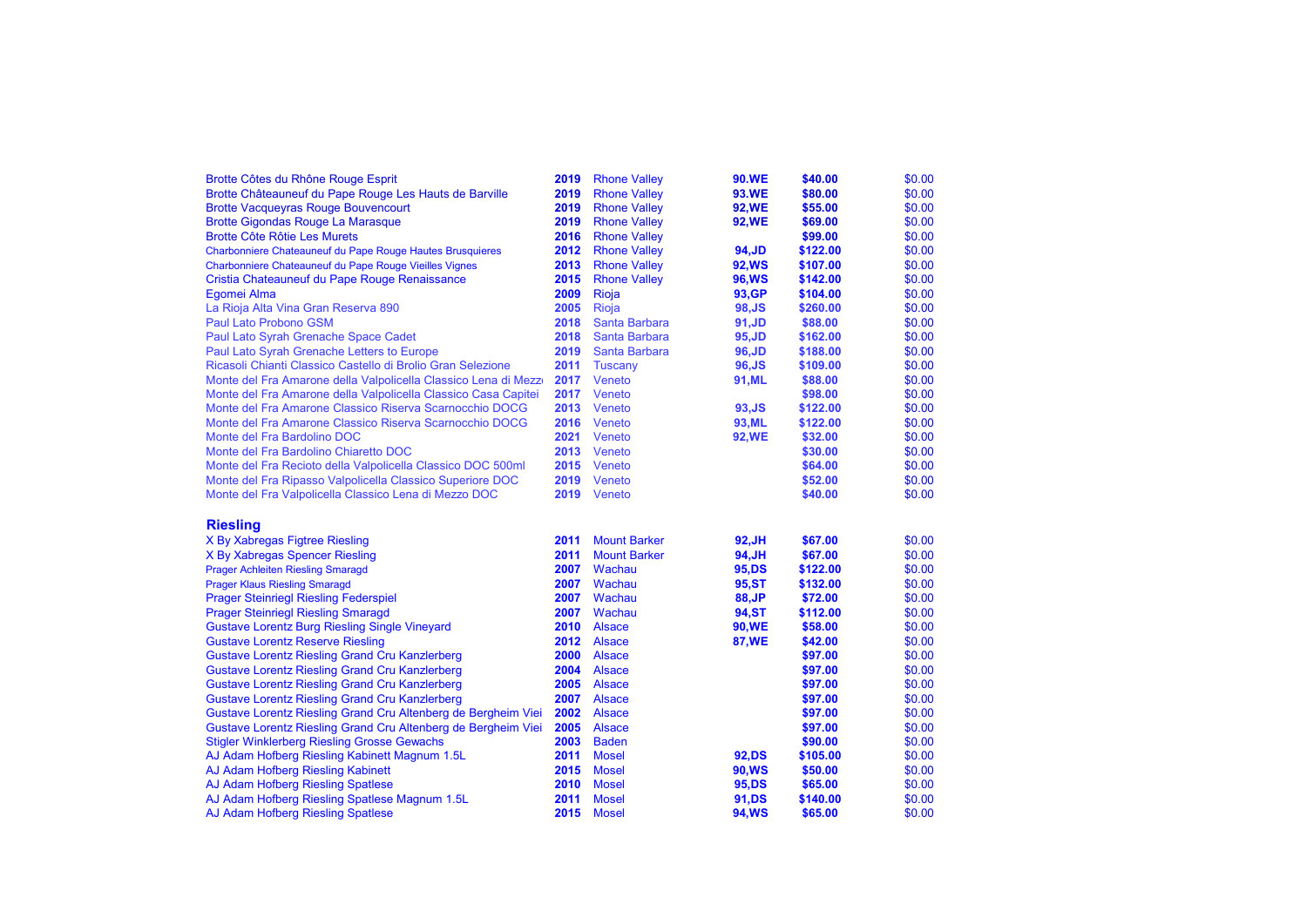| AJ Adam Hofberg Riesling Auslese 375ml                            | 2009 | <b>Mosel</b> | 95, WS          | \$67.00  | \$0.00 |
|-------------------------------------------------------------------|------|--------------|-----------------|----------|--------|
| AJ Adam Hofberg Riesling Auslese 375ml                            | 2010 | <b>Mosel</b> | 94, DS          | \$67.00  | \$0.00 |
| AJ Adam Hofberg Riesling Auslese 375ml                            | 2011 | <b>Mosel</b> | 93, DS          | \$67.00  | \$0.00 |
| AJ Adam Hofberg Riesling Auslese                                  | 2013 | <b>Mosel</b> | 96,DS           | \$120.00 | \$0.00 |
| AJ Adam Hofberg Riesling Auslese One Star 375ml                   | 2010 | <b>Mosel</b> | 97, DS          | \$87.00  | \$0.00 |
| AJ Adam Hofberg Riesling Auslese One Star 375ml                   | 2011 | <b>Mosel</b> | 95, WXTP        | \$87.00  | \$0.00 |
| AJ Adam Hofberg Riesling Auslese One Star                         | 2012 | <b>Mosel</b> | <b>92,ST</b>    | \$152.00 | \$0.00 |
| AJ Adam Hofberg Riesling Beerenauslese 375ml                      | 2011 | <b>Mosel</b> | 93, ST          | \$172.00 | \$0.00 |
| <b>AJ Adam Riesling Trocken</b>                                   | 2011 | <b>Mosel</b> | 91, DS          | \$48.00  | \$0.00 |
| <b>CH Berres Erdener Treppchen Riesling Auslese</b>               | 1992 | <b>Mosel</b> |                 | \$102.00 | \$0.00 |
| CH Berres Erdener Treppchen Riesling Auslese 375ml                | 2007 | <b>Mosel</b> | 93, WS          | \$62.00  | \$0.00 |
| CH Berres Erdener Treppchen Riesling Auslese 375ml                | 2009 | <b>Mosel</b> |                 | \$62.00  | \$0.00 |
| <b>CH Berres Erdener Treppchen Riesling Beerenauslese Goldcap</b> | 2005 | <b>Mosel</b> | 95, WS          | \$142.00 | \$0.00 |
| <b>CH Berres Impulse Riesling</b>                                 | 2013 | <b>Mosel</b> | <b>87, WS</b>   | \$38.00  | \$0.00 |
| <b>CH Berres Ürziger Goldwingert Riesling Auslese</b>             | 1997 | <b>Mosel</b> |                 | \$102.00 | \$0.00 |
| <b>CH Berres Ürziger Goldwingert Riesling Auslese</b>             | 1998 | <b>Mosel</b> |                 | \$102.00 | \$0.00 |
| <b>CH Berres Ürziger Goldwingert Riesling Auslese</b>             | 1999 | <b>Mosel</b> |                 | \$102.00 | \$0.00 |
| CH Berres Urziger Würzgarten Riesling Auslese                     | 1993 | <b>Mosel</b> |                 | \$102.00 | \$0.00 |
| CH Berres Ürziger Würzgarten Riesling Auslese                     | 1994 | <b>Mosel</b> |                 | \$102.00 | \$0.00 |
| CH Berres Ürziger Würzgarten Riesling Auslese                     | 1997 | <b>Mosel</b> |                 | \$102.00 | \$0.00 |
| <b>CH Berres Ürziger Würzgarten Riesling Auslese</b>              | 2001 | <b>Mosel</b> |                 | \$102.00 | \$0.00 |
| <b>CH Berres Ürziger Würzgarten Riesling Beerenauslese</b>        | 2001 | <b>Mosel</b> |                 | \$190.00 | \$0.00 |
| CH Berres Ürziger Würzgarten Riesling Trockenbeerenauslese G      | 2005 | <b>Mosel</b> | 97, WS          | \$295.00 | \$0.00 |
| CH Berres Ürziger Würzgarten Riesling Trockenbeerenauslese G      | 2010 | <b>Mosel</b> | 95, WS          | \$295.00 | \$0.00 |
| Grans-Fassian Trittenheimer Apotheke Riesling Auslese             | 2006 | <b>Mosel</b> | 89, JP          | \$87.00  | \$0.00 |
| Heribert Kerpen Graacher Domprobst Riesling Spatlese              | 2011 | <b>Mosel</b> | 91, WS          | \$47.00  | \$0.00 |
| Heribert Kerpen Wehlener Sonnenuhr Riesling Auslese               | 2011 | <b>Mosel</b> | 93, DS          | \$55.00  | \$0.00 |
| Heribert Kerpen Wehlener Sonnenuhr Riesling TBA 375ml             | 2009 | <b>Mosel</b> | 95, DS          | \$229.00 | \$0.00 |
| Heymann Lowenstein Schieferterrassen Riesling                     | 2009 | <b>Mosel</b> | 89,DS           | \$52.00  | \$0.00 |
| Heymann Lowenstein Schieferterrassen Riesling Auslese Magnu       | 2005 | <b>Mosel</b> | 91, JP          | \$222.00 | \$0.00 |
| Heymann Lowenstein Schieferterrassen Riesling Trockenbeeren       | 2005 | <b>Mosel</b> | 95, JP          | \$602.00 | \$0.00 |
| Heymann Lowenstein Winninger Röttgen Riesling Auslese Goldc       | 2007 | <b>Mosel</b> | 96,DS           | \$97.00  | \$0.00 |
| Heymann Lowenstein Winninger Röttgen Riesling Trockenbeerer       | 2011 | <b>Mosel</b> | 96, ST          | \$482.00 | \$0.00 |
| Heymann Lowenstein Winninger Uhlen Riesling Auslese Goldcar       | 2007 | <b>Mosel</b> | <b>96, WS</b>   | \$107.00 | \$0.00 |
| Heymann Lowenstein Winninger Uhlen Riesling Beerenauslese F       | 2009 | <b>Mosel</b> | 96,DS           | \$322.00 | \$0.00 |
| Heymann Lowenstein Winninger Uhlen Riesling Laubach Großes        | 2007 | <b>Mosel</b> | 93, WS          | \$92.00  | \$0.00 |
| Heymann Lowenstein Winninger Uhlen Riesling Laubach Großes        | 2008 | <b>Mosel</b> | <b>92,DS</b>    | \$92.00  | \$0.00 |
| Heymann Lowenstein Winninger Uhlen Riesling Laubach Großes        | 2009 | <b>Mosel</b> | 91,ST           | \$92.00  | \$0.00 |
| Heymann Lowenstein Winninger Uhlen Riesling Roth Lay Großes       | 2011 | <b>Mosel</b> | <b>92,DS</b>    | \$192.00 | \$0.00 |
| Heymann Lowenstein Winninger Uhlen Riesling Roth Lay Großes       | 2011 | <b>Mosel</b> |                 | \$122.00 | \$0.00 |
| Joh Jos Prum Graacher Himmelreich Riesling Auslese Goldcap        | 2010 | <b>Mosel</b> | 93, ST          | \$177.00 | \$0.00 |
| Joh Jos Prum Wehlener Sonnenuhr Riesling Auslese Goldcap          | 2012 | <b>Mosel</b> | <b>96,WE</b>    | \$192.00 | \$0.00 |
| Joh Jos Prum Wehlener Sonnenuhr Riesling Auslese 375ml            | 2015 | <b>Mosel</b> | <b>93.WS</b>    | \$97.00  | \$0.00 |
| Johann Haart Piesporter Goldtröpfchen Riesling Beerenauslese :    | 2010 | <b>Mosel</b> | <b>96, WXTP</b> | \$152.00 | \$0.00 |
| Johann Haart Piesporter Goldtröpfchen Riesling Trockenbeerena     | 2005 | <b>Mosel</b> |                 | \$222.00 | \$0.00 |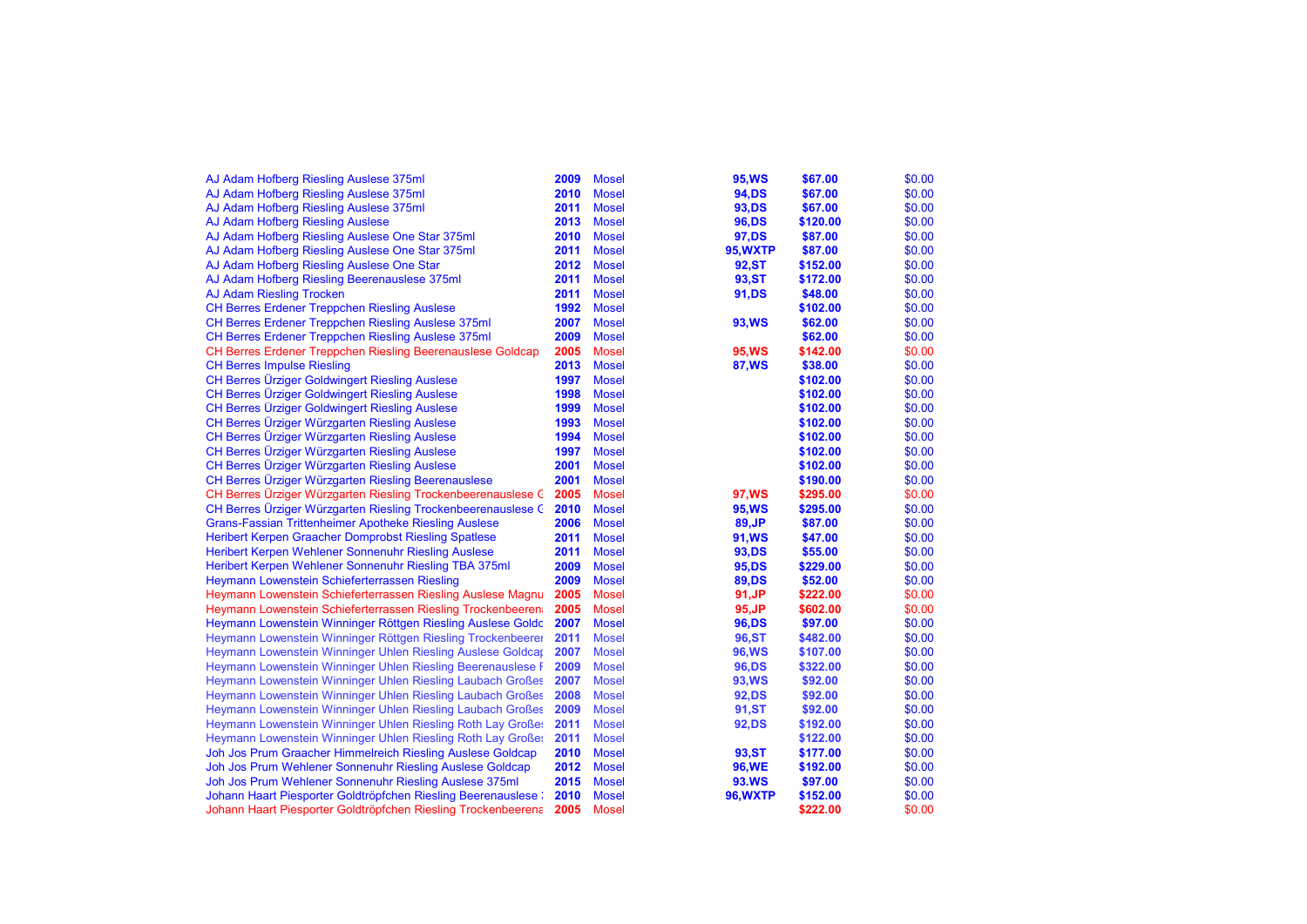| Meulenhof Erdener Treppchen Riesling Beerenauslese 375ml        | 2010 | <b>Mosel</b>       | 95, WXTP        | \$90.00  | \$0.00 |
|-----------------------------------------------------------------|------|--------------------|-----------------|----------|--------|
| Meulenhof Erdener Treppchen Riesling Trockenbeerenauslese 3     | 2010 | <b>Mosel</b>       | <b>96, WXTP</b> | \$142.00 | \$0.00 |
| Schloss Lieser Brauneberger Juffer Sonnenuhr Riesling Beerena   | 2010 | <b>Mosel</b>       | <b>94,ST</b>    | \$167.00 | \$0.00 |
| Schloss Lieser Niederberg Helden Riesling Auslese Long Goldca   | 2010 | <b>Mosel</b>       | 95, DS          | \$72.00  | \$0.00 |
| Schloss Lieser Niederberg Helden Riesling Beerenauslese 375m    | 2006 | <b>Mosel</b>       | 96, DS          | \$154.00 | \$0.00 |
| Schloss Lieser Niederberg Helden Riesling Beerenauslese 375m    | 2010 | <b>Mosel</b>       | 94, DS          | \$152.00 | \$0.00 |
| Schloss Lieser Niederberg Helden Riesling Beerenauslese 375m    | 2011 | <b>Mosel</b>       | 95, DS          | \$152.00 | \$0.00 |
| St. Urbans-Hof Leiwener Laurentiuslay Riesling Grosses Gewäch   | 2009 | <b>Mosel</b>       | 90,DS           | \$92.00  | \$0.00 |
| St. Urbans-Hof Piesporter Goldtropfchen Riesling Auslese        | 2005 | <b>Mosel</b>       | 94, DS          | \$102.00 | \$0.00 |
| St. Urbans-Hof Piesporter Goldtropfchen Riesling Auslese        | 2006 | <b>Mosel</b>       | 94, DS          | \$92.00  | \$0.00 |
| St. Urbans-Hof Piesporter Goldtropfchen Riesling Auslese        | 2007 | <b>Mosel</b>       | 94, DS          | \$92.00  | \$0.00 |
| St. Urbans-Hof Piesporter Goldtropfchen Riesling Auslese        | 2008 | <b>Mosel</b>       | <b>94, WS</b>   | \$92.00  | \$0.00 |
| St. Urbans-Hof Piesporter Goldtropfchen Riesling Auslese        | 2010 | <b>Mosel</b>       | <b>94, WS</b>   | \$92.00  | \$0.00 |
| St. Urbans-Hof Piesporter Goldtropfchen Riesling Auslese        | 2011 | <b>Mosel</b>       | 91, DS          | \$92.00  | \$0.00 |
| St. Urbans-Hof Piesporter Goldtropfchen Riesling Spatlese       | 2007 | <b>Mosel</b>       | 93, DS          | \$72.00  | \$0.00 |
| St. Urbans-Hof Piesporter Goldtropfchen Riesling Spatlese       | 2009 | <b>Mosel</b>       | <b>93, WS</b>   | \$72.00  | \$0.00 |
| St. Urbans-Hof Piesporter Goldtropfchen Riesling Spatlese       | 2010 | <b>Mosel</b>       | <b>92, WS</b>   | \$72.00  | \$0.00 |
| St. Urbans-Hof Piesporter Goldtropfchen Riesling Spatlese       | 2011 | <b>Mosel</b>       | <b>92, WS</b>   | \$72.00  | \$0.00 |
| Thanisch (Müller-Burggraef) Berncasteler Doctor Riesling Ausles | 2005 | <b>Mosel</b>       | 94, WS          | \$92.00  | \$0.00 |
| Thanisch (Müller-Burggraef) Brauneberger Juffer-Sonnenuhr Rie   | 2005 | <b>Mosel</b>       | 93, WS          | \$77.00  | \$0.00 |
| Thanisch (Müller-Burggraef) Wehlener Sonnenuhr Riesling Ausle   | 2005 | <b>Mosel</b>       | 94, WS          | \$82.00  | \$0.00 |
| Weins Prum Erdener Prälat Riesling Auslese                      | 2007 | <b>Mosel</b>       | 93, WS          | \$87.00  | \$0.00 |
| Willi Schäfer Graacher Domprobst Riesling Auslese               | 2011 | <b>Mosel</b>       | 93, DS          | \$127.00 | \$0.00 |
| Willi Schäfer Graacher Domprobst Riesling Auslese 375ml         | 2015 | <b>Mosel</b>       | 95, DS          | \$65.00  | \$0.00 |
| Willi Schäfer Graacher Domprobst Riesling Auslese Ap 14         | 2011 | <b>Mosel</b>       | 94, DS          | \$177.00 | \$0.00 |
| Willi Schäfer Graacher Domprobst Riesling Kabinett              | 2015 | <b>Mosel</b>       | 92, DS          | \$50.00  | \$0.00 |
| Willi Schäfer Graacher Himmelreich Riesling Grosses Gewachs     | 2011 | <b>Mosel</b>       | 91, DS          | \$92.00  | \$0.00 |
| Willi Schäfer Graacher Riesling Trocken                         | 2014 | <b>Mosel</b>       | 91, WE          | \$44.00  | \$0.00 |
| Willi Schäfer Graacher Riesling Trocken                         | 2015 | <b>Mosel</b>       | 87,DS           | \$44.00  | \$0.00 |
| Willi Schäfer Riesling Qba                                      | 2014 | <b>Mosel</b>       | 87, DS          | \$44.00  | \$0.00 |
| Willi Schäfer Wehlener Sonnenuhr Riesling Auslese 375ml         | 2015 | <b>Mosel</b>       | 92, DS          | \$55.00  | \$0.00 |
| <b>Maximim Granhaus Abtsberg Riesling Grosses Gewachs</b>       | 2018 | Mosel, Ruwer       | <b>94, WS</b>   | \$92.00  | \$0.00 |
| St. Urbans-Hof Ockfener Boctstein Riesling Auslese              | 2009 | Mosel, Saar        | 94, DS          | \$92.00  | \$0.00 |
| St. Urbans-Hof Ockfener Boctstein Riesling Auslese              | 2010 | <b>Mosel, Saar</b> | 96, JP          | \$92.00  | \$0.00 |
| St. Urbans-Hof Ockfener Bockstein Riesling Eiswein              | 2002 | <b>Mosel, Saar</b> | 91, WS          | \$137.00 | \$0.00 |
| St. Urbans-Hof Ockfener Boctstein Riesling Spatlese             | 2011 | <b>Mosel, Saar</b> | <b>93, WS</b>   | \$62.00  | \$0.00 |
| <b>Van Volxem Saar Riesling</b>                                 | 2018 | Mosel, Saar        | <b>88,DS</b>    | \$44.00  | \$0.00 |
| Van Volxem Wiltinger Riesling                                   | 2018 | Mosel, Saar        |                 | \$50.00  | \$0.00 |
| Van Volxem Alte Reben Riesling                                  | 2018 | <b>Mosel, Saar</b> |                 | \$64.00  | \$0.00 |
| Van Volxem Bockstein Riesling Grosse Gewachs                    | 2019 | Mosel, Saar        | 95, JS          | \$92.00  | \$0.00 |
| Van Volxem Scharzhofberger Riesling Grosse Gewachs              | 2019 | Mosel, Saar        | 95, JS          | \$122.00 | \$0.00 |
| Von Hovel Oberemmeler Hutte Riesling Auslese                    | 2007 | Mosel, Saar        | 93, DS          | \$77.00  | \$0.00 |
| Von Hovel Oberemmeler Hutte Riesling Auslese 13                 | 1999 | Mosel, Saar        | 91, WS          | \$102.00 | \$0.00 |
| Von Hovel Scharzhofberg Riesling Auslese 1 Star                 | 2007 | Mosel, Saar        | 93, DS          | \$90.00  | \$0.00 |
| <b>Von Hovel Scharzhofberg Riesling Spatlese</b>                | 2009 | <b>Mosel, Saar</b> | 91, DS          | \$62.00  | \$0.00 |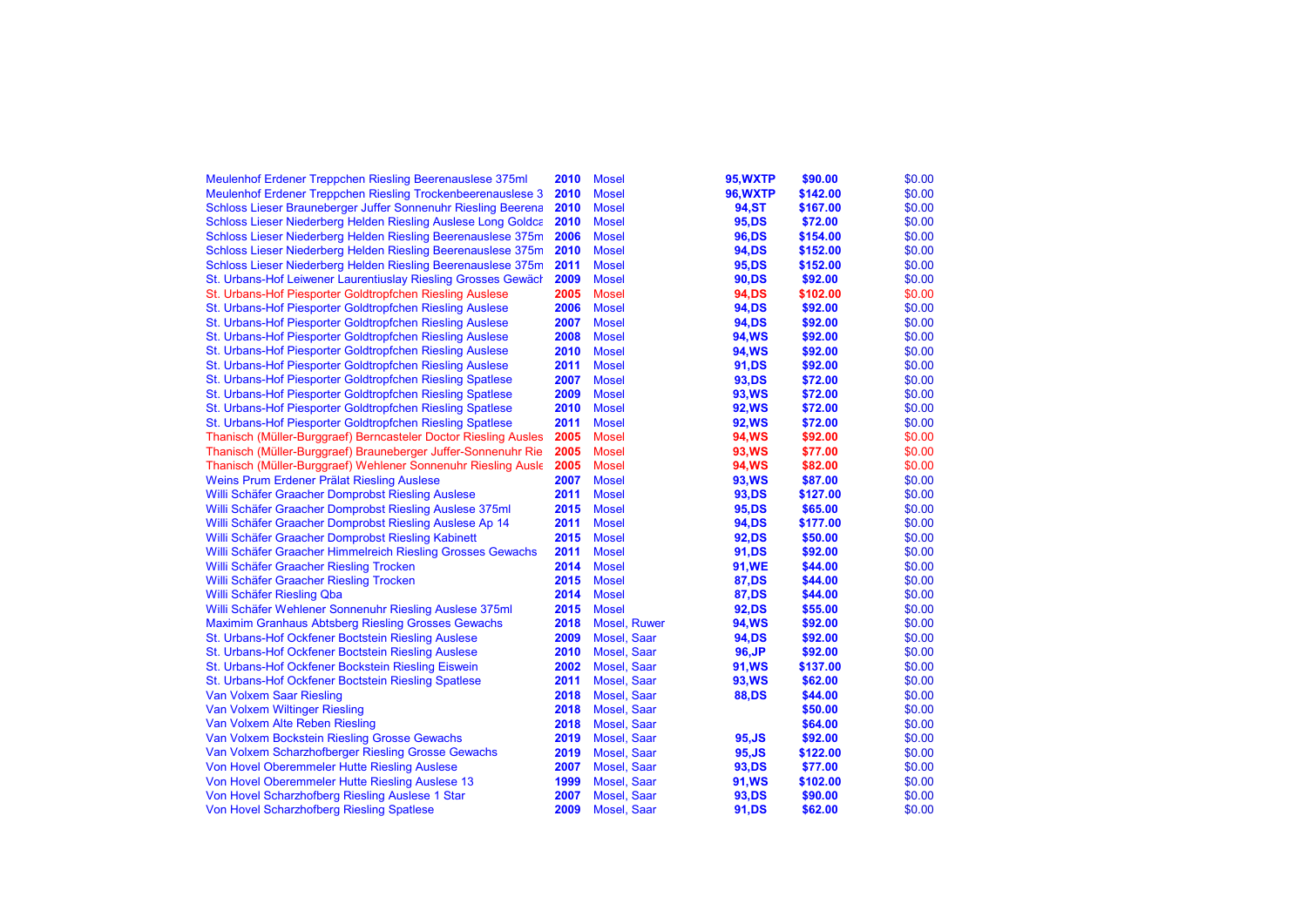| Donnhoff Niederhauser Hermannhohle Auslese Goldcap 375ml      | 2011         | <b>Nahe</b> | 97, DS             | \$84.00             | \$0.00           |
|---------------------------------------------------------------|--------------|-------------|--------------------|---------------------|------------------|
| Donnhoff Niederhauser Hermannhohle Riesling Grosses Gewäch    | 2012         | <b>Nahe</b> | 94, JP             | \$122.00            | \$0.00           |
| Donnhoff Niederhauser Hermannhohle Riesling Spatlese          | 2012         | <b>Nahe</b> | <b>91, WS</b>      | \$98.00             | \$0.00           |
| Emrich Schönleber Mineral Riesling Trocken                    | 2015         | <b>Nahe</b> | <b>89,DS</b>       | \$62.00             | \$0.00           |
| Emrich Schönleber Riesling Trocken                            | 2014         | <b>Nahe</b> | <b>88,DS</b>       | \$44.00             | \$0.00           |
| Emrich Schönleber Monzinger Riesling Kabinett                 | 2014         | <b>Nahe</b> | 91,DS              | \$52.00             | \$0.00           |
| Emrich Schönleber Monzinger Riesling Kabinett                 | 2015         | <b>Nahe</b> | 90,DS              | \$52.00             | \$0.00           |
| Emrich Schoenleber Monzinger Frühlingsplätzchen Riesling Ausl | 2017         | <b>Nahe</b> | 93, JG             | \$65.00             | \$0.00           |
| Emrich Schoenleber Monzinger Frühlingsplätzchen Riesling Gros | 2017         | <b>Nahe</b> | 95, JG             | \$132.00            | \$0.00           |
| Emrich Schoenleber Monzinger Frühlingsplätzchen Riesling Spat | 2017         | <b>Nahe</b> | $91,$ JG           | \$75.00             | \$0.00           |
| Emrich Schönleber Monzingen Halenberg Riesling Auslese 375n   | 2017         | <b>Nahe</b> | 94, JG             | \$70.00             | \$0.00           |
| Emrich Schönleber Monzingen Halenberg Riesling Spatlese       | 2017         | <b>Nahe</b> | $92, \mathsf{J}$ G | \$80.00             | \$0.00           |
| Emrich Schönleber Monzingen Halenberg Riesling Trockenbeere   | 2015         | <b>Nahe</b> | 96,DS              | \$535.00            | \$0.00           |
| Gut-Hermannsberg Niederhäuser Hermannsberg Riesling           |              |             |                    |                     |                  |
| Eiswein 375ml                                                 | 2003         | <b>Nahe</b> |                    | \$152.00            | \$0.00           |
| Gut-Hermannsberg Niederhäuser Hermannshöhle Riesling          |              |             |                    |                     |                  |
| Beereauslese 375ml                                            | 2001         | <b>Nahe</b> |                    | \$122.00            | \$0.00           |
| Gut-Hermannsberg Schloßböckelheimer Kupfergrube Riesling      |              |             |                    |                     |                  |
| Trockenbeereauslese 375ml                                     | 2006         | <b>Nahe</b> |                    | \$202.00            | \$0.00           |
| Gut-Hermannsberg Niederhäuser Hermannsberg Auslese            | 1949         | <b>Nahe</b> |                    | \$2,402.00          | \$0.00           |
|                                                               |              |             |                    |                     |                  |
| Schäfer-Fröhlich Bockenauer Felseneck Riesling Auslese 375ml  | 2011         | <b>Nahe</b> | <b>93, WS</b>      | \$72.00             | \$0.00           |
| Schäfer-Fröhlich Bockenauer Felseneck Riesling                |              |             |                    |                     |                  |
| Beerenauslese 375ml                                           | 2011         | <b>Nahe</b> | 95, DS             | \$152.00            | \$0.00           |
| Schäfer-Fröhlich Bockenauer Felseneck Riesling Spatlese       |              |             |                    |                     |                  |
| Goldcap                                                       | 2011         | <b>Nahe</b> | 94, DS             | \$74.00             | \$0.00           |
| A. Christmann Gimmeldinger Kapellenberg Riesling              | 2015         | Pflaz       | <b>87,DS</b>       | \$64.00             | \$0.00           |
| A. Christmann Konigsbacher Idig Riesling Grosses Gewachs      | 2015         | Pflaz       | 95, DS             | \$122.00            | \$0.00           |
| A. Christman Königsbach Riesling Trocken                      | 2015         | Pflaz       | 92, DS             | \$64.00             | \$0.00           |
| A. Christmann Riesling Trocken                                | 2015         | Pflaz       | <b>88,DS</b>       | \$44.00             | \$0.00           |
| Muller Catoir Breumel in den Mauern Riesling Grosses Gewachs  | 2011         | Pflaz       | 90,DS              | \$120.00            | \$0.00           |
| Muller Catoir Breumel in den Mauern Riesling Grosses Gewachs  | 2011         | Pflaz       | 90,DS              | \$500.00            | \$0.00           |
|                                                               | 2005         | Pflaz       |                    | \$72.00             | \$0.00           |
| Pfeffingen Weiberg Riesling Großes Gewächs                    | 2009         | Pflaz       | 91, WS             | \$122.00            | \$0.00           |
| Rebholz Im Sonnenschein Riesling Großes Gewächs               | 2009         | Pflaz       | 93, DS             |                     |                  |
| Rebholz Im Sonnenschein Ganz Horn Riesling Großes Gewächs     | 2009         | Pflaz       | <b>92,DS</b>       | \$122.00            | \$0.00<br>\$0.00 |
| <b>Reichsrat von Buhl Armand Riesling Kabinett</b>            |              | Pflaz       | <b>88, WS</b>      | \$52.00             |                  |
| Reichsrat von Buhl Deidesheimer Kieselberg Riesling Trocken   | 2007<br>2007 | Pflaz       |                    | \$52.00<br>\$102.00 | \$0.00<br>\$0.00 |
| Reichsrat von Buhl Forst Jesuitengarten Riesling Großes Gewäc |              |             | 93, RP             |                     |                  |
| Reichsrat von Buhl Forst Jesuitengarten Riesling Großes Gewäc | 2010         | Pflaz       | <b>92, WS</b>      | \$102.00            | \$0.00           |
| Reichsrat von Buhl Forst Jesuitengarten Riesling Großes Gewäc | 2011         | Pflaz       | 91, JP             | \$102.00            | \$0.00           |
| Reichsrat von Buhl Forster Jesuitengarten Riesling Spatlese   | 2009         | Pflaz       | 91, DS             | \$72.00             | \$0.00           |
| Reichsrat von Buhl Forster Jesuitengarten Riesling Spatlese   | 2010         | Pflaz       | <b>93, WS</b>      | \$72.00             | \$0.00           |
| Reichsrat von Buhl Forst Pechstein Riesling Großes Gewächs    | 2009         | Pflaz       | 91,DS              | \$92.00             | \$0.00           |
| Reichsrat von Buhl Forst Pechstein Riesling Großes Gewächs    | 2011         | Pflaz       | 91,ST              | \$92.00             | \$0.00           |
| Reichsrat von Buhl Forst Ungeheuer Riesling Auslese           | 1994         | Pflaz       |                    | \$122.00            | \$0.00           |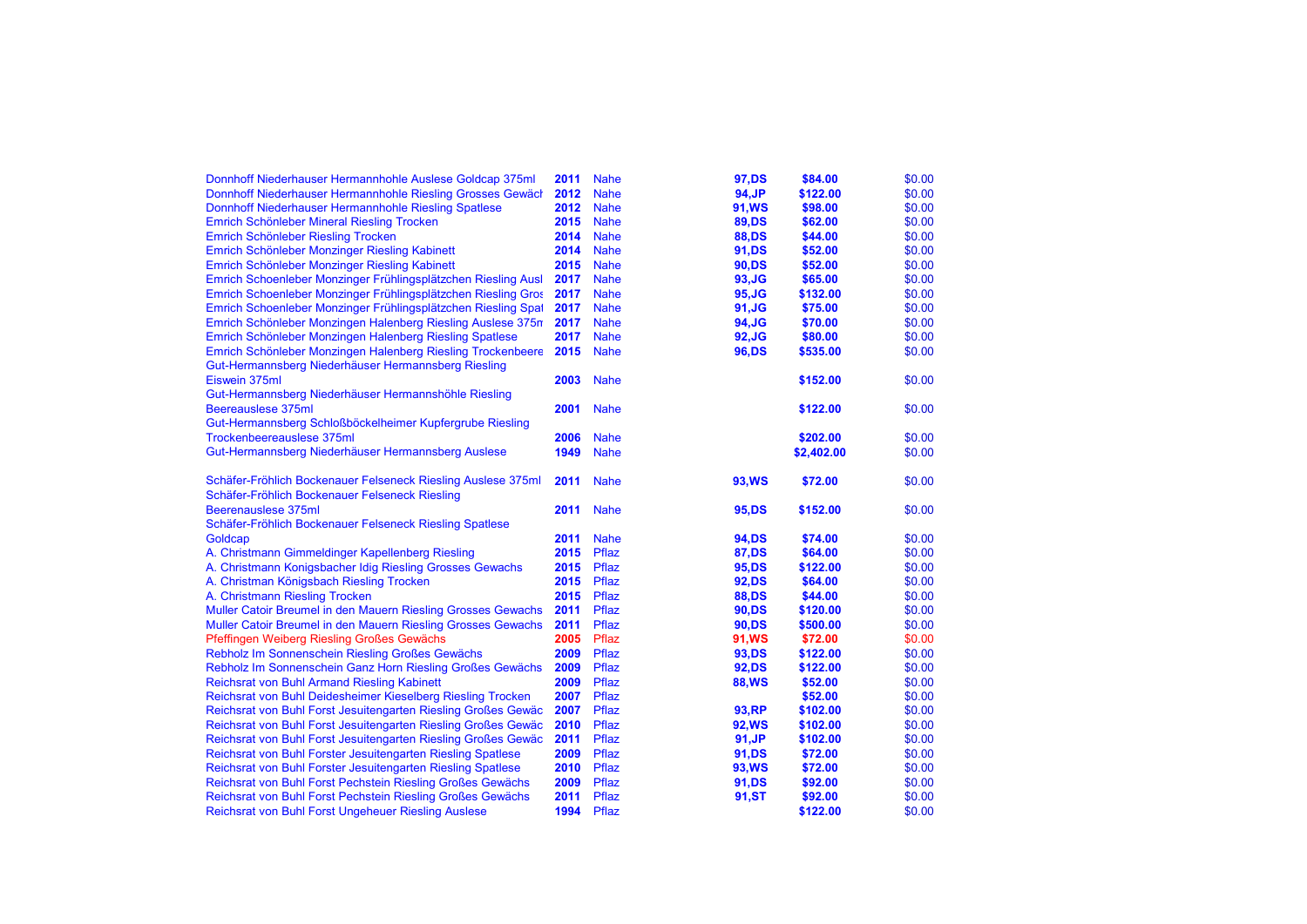| Reichsrat von Buhl Forst Ungeheuer Riesling Auslese           | 2001        | Pflaz    |               | \$122.00 | \$0.00 |
|---------------------------------------------------------------|-------------|----------|---------------|----------|--------|
| Reichsrat von Buhl Forst Ungeheuer Riesling Auslese           | 2007        | Pflaz    | <b>94, WS</b> | \$87.00  | \$0.00 |
| <b>Reichsrat von Buhl Forst Ungeheuer Riesling Auslese</b>    | 2008        | Pflaz    | <b>94, WS</b> | \$87.00  | \$0.00 |
| Reichsrat von Buhl Forst Ungeheuer Riesling Auslese           | 2009        | Pflaz    | <b>89,DS</b>  | \$87.00  | \$0.00 |
| Reichsrat von Buhl Forster Ungeheuer Riesling Beerenauslese 3 | 2007        | Pflaz    | 92, DS        | \$132.00 | \$0.00 |
| Reichsrat von Buhl Forster Ungeheuer Riesling Beerenauslese 3 | 2011        | Pflaz    | 95, JP        | \$132.00 | \$0.00 |
| Reichsrat von Buhl Forst Ungeheuer Riesling Großes Gewächs    | 2011        | Pflaz    | 91, WS        | \$92.00  | \$0.00 |
| Reichsrat von Buhl Ruppertsberg Reiterpfad Riesling Großes Ge | 2010        | Pflaz    | <b>87,DS</b>  | \$92.00  | \$0.00 |
| Johannishof Johannisberg Riesling Eiswein Gold 500ml          | 2002        | Rheingau |               | \$202.00 | \$0.00 |
| Johannishof Johannisberg Riesling Eiswein Gold 375ml          | 2007        | Rheingau | <b>88,DS</b>  | \$152.00 | \$0.00 |
| Johannishof Johannisberg Riesling Eiswein 500ml               | 1992        | Rheingau |               | \$252.00 | \$0.00 |
| Johannishof Johannisberger Hölle Riesling Auslese 375ml       | 2007        | Rheingau | 91, DS        | \$62.00  | \$0.00 |
| Johannishof Johannisberger Hölle Riesling Beerenauslese       |             |          |               |          |        |
| 375ml                                                         | 2003        | Rheingau | 95, WE        | \$190.00 | \$0.00 |
| Johannishof Johannisberger Hölle Riesling Beerenauslese       |             |          |               |          |        |
| 375ml                                                         | 2005        | Rheingau |               | \$202.00 | \$0.00 |
| Johannishof Johannisberger Klaus Riesling                     |             |          |               |          |        |
| Trockenbeerenauslese 375ml                                    | 2003        | Rheingau | <b>94, WS</b> | \$342.00 | \$0.00 |
| <b>Johannishof Riesling Auslese</b>                           | 1990        | Rheingau |               | \$188.00 | \$0.00 |
| Johannishof Riesling - Brände Alter                           | <b>VSOP</b> | Rheingau |               | \$82.00  | \$0.00 |
| Johannishof Rüdesheimer Berg Rottland Riesling Trockenbeerer  | 2007        | Rheingau | 96, ST        | \$352.00 | \$0.00 |
| Johannishof Winkeler Jesuitengarten Riesling Spatlese Trocken | 2005        | Rheingau |               | \$75.00  | \$0.00 |
| <b>Heribert Kerpen Riesling Qba</b>                           | 2013        | Rheingau |               | \$36.00  | \$0.00 |
| Heribert Kerpen Wehlener Sonnenuhr Riesling Kabinett          | 2013        | Rheingau |               | \$40.00  | \$0.00 |
| Heribert Kerpen Wehlener Sonnenuhr Riesling TBA 375ml         | 2005        | Rheingau | 95, DS        | \$330.00 | \$0.00 |
| Heribert Kerpen Wehlener Sonnenuhr Riesling TBA 375ml         | 2009        | Rheingau | 95, DS        | \$229.00 | \$0.00 |
| Kunstler Hochheimer Hölle Riesling Auslese Riesling Goldcap   |             |          |               |          |        |
| 375ml                                                         | 2003        | Rheingau | 94, WS        | \$67.00  | \$0.00 |
| Leitz Dragonstone Riesling QbA                                | 2017        | Rheingau | 90,DS         | \$38.00  | \$0.00 |
| Leitz Dragonstone Riesling QbA                                | 2020        | Rheingau | 91, JS        | \$38.00  | \$0.00 |
| Leitz Eins-Zwei-Dry Riesling                                  | 2019        | Rheingau | <b>89,DS</b>  | \$38.00  | \$0.00 |
| Leitz Eins-Zwei-Dry Riesling                                  | 2020        | Rheingau | 91, JS        | \$38.00  | \$0.00 |
| Leitz Rüdesheim Riesling Trocken                              | 2020        | Rheingau | 92, JS        | \$44.00  | \$0.00 |
| Leitz Geisenheimer Rothenberg Riesling Eiswein 375ml          | 2010        | Rheingau | 94, JP        | \$150.00 | \$0.00 |
| Leitz Rüdesheimer Berg Kaisersteinfels Riesling Kabinett      | 2016        | Rheingau | 92, DS        | \$50.00  | \$0.00 |
| Leitz Rüdesheimer Berg Roseneck Riesling Spatlese             | 2011        | Rheingau | 92, JP        | \$67.00  | \$0.00 |
| Leitz Rüdesheimer Berg Roseneck Riesling Spatlese             | 2015        | Rheingau | 92, DS        | \$67.00  | \$0.00 |
| Leitz Rüdesheimer Berg Roseneck Riesling Spatlese             | 2018        | Rheingau |               | \$67.00  | \$0.00 |
| Leitz Rüdesheimer Berg Rotland Riesling Alte Reben Trocken    | 2009        | Rheingau | 94, JP        | \$92.00  | \$0.00 |
| Leitz Rüdesheimer Berg Schlossberg Riesling Grosse Gewachs    | 2019        | Rheingau | 98.JS         | \$100.00 | \$0.00 |
| Leitz Rüdesheimer Berg Schlossberg Riesling Spatlese          | 2007        | Rheingau | 93, DS        | \$67.00  | \$0.00 |
| Leitz Rüdesheimer Bischofsberg Riesling Trockenbeerenauslese  | 2005        | Rheingau | 95, JP        | \$387.00 | \$0.00 |
| Leitz Rüdesheimer Klosterberg Riesling Eiswein 375ml          | 2009        | Rheingau | 92, JP        | \$150.00 | \$0.00 |
| Leitz Rüdesheimer Magdalenenkreuz Riesling Spatlese           | 2020        | Rheingau | 93.JS         | \$50.00  | \$0.00 |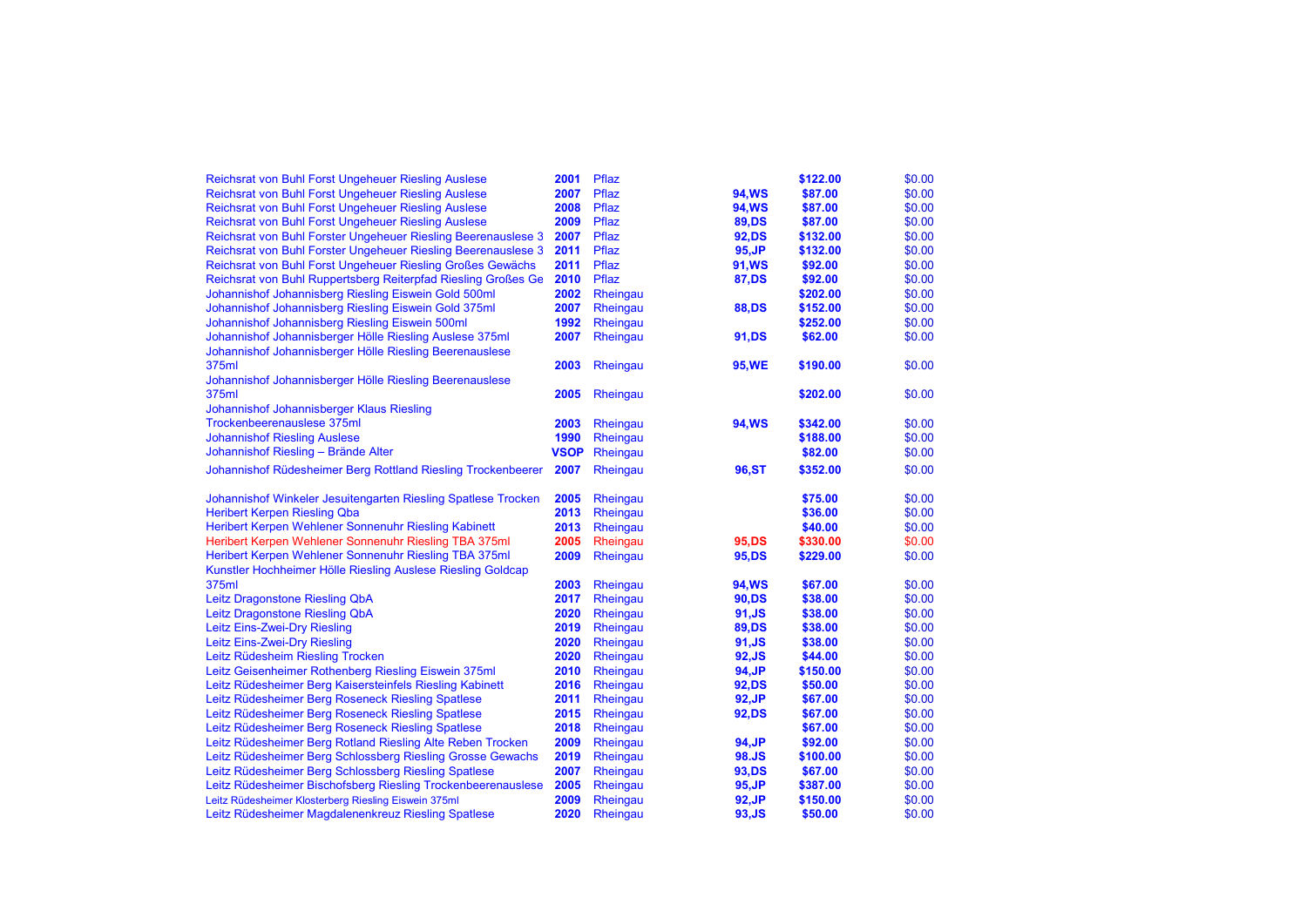| Robert Weil Kiedricher Grafenberg Riesling Beerenauslese 375n    | 2011 | Rheingau              | 95, ST        | \$277.00 | \$0.00 |
|------------------------------------------------------------------|------|-----------------------|---------------|----------|--------|
| <b>Robert Weil Riesling Spatlese</b>                             | 2011 | Rheingau              | <b>88,ST</b>  | \$80.00  | \$0.00 |
| Spreitzer Hattenheimer Wisselbrunnen Riesling Erstes Gewachs     | 2009 | Rheingau              | 93, DS        | \$92.00  | \$0.00 |
| Spreitzer Oestricher Lenchen Riesling Auslese 375ml              | 2010 | Rheingau              |               | \$62.00  | \$0.00 |
| <b>Spreitzer Oestricher Lenchen Riesling Erstes Gewachs</b>      | 2006 | Rheingau              | <b>86,WS</b>  | \$92.00  | \$0.00 |
| <b>Spreitzer Oestricher Lenchen Riesling Erstes Gewachs</b>      | 2009 | Rheingau              | 91, DS        | \$92.00  | \$0.00 |
| <b>Spreitzer Oestricher Lenchen Riesling Spatlese</b>            | 2010 | Rheingau              | 88, JP        | \$50.00  | \$0.00 |
| Spreitzer Ooestricher Lenchen 303 Riesling Spatlese              | 2010 | Rheingau              | <b>92, WS</b> | \$74.00  | \$0.00 |
| Freiherr Heyl Zu Herrnsheim Nierstein Brudersberg Riesling       |      |                       |               |          |        |
| <b>Auslese Goldcap 375ml</b>                                     | 2001 | <b>Rheinhessen</b>    | <b>95,WS</b>  | \$72.00  | \$0.00 |
| Freiherr Heyl Zu Herrnsheim Nierstein Brudersberg Riesling       |      |                       |               |          |        |
| Trockenbeereauslese 375ml                                        | 2006 | <b>Rheinhessen</b>    | 90, ST        | \$290.00 | \$0.00 |
| Freiherr Heyl Zu Herrnsheim Nierstein Olberg Riesling Auslese    | 1990 | <b>Rheinhessen</b>    | <b>91, WS</b> | \$188.00 | \$0.00 |
| Freiherr Heyl Zu Herrnsheim Nierstein Pettental Riesling Auslese | 2001 | <b>Rheinhessen</b>    | 93, WS        | \$77.00  | \$0.00 |
| Kuhling Gillot Niersteiner Riesling Kabinett                     | 2019 | <b>Rheinhessen</b>    |               | \$44.00  | \$0.00 |
| Kuhling Gillot Niersteiner Hipping Riesling Grosse Gewachs       | 2019 | <b>Rheinhessen</b>    | 96, SR        | \$132.00 | \$0.00 |
|                                                                  |      |                       |               |          |        |
| Kuhling Gillot Niersteiner Pettenthal Riesling Grosse Gewachs    | 2019 | Rheinhessen           | <b>97,SR</b>  | \$132.00 | \$0.00 |
| <b>Gunderloch Nackenheim Rothenberg Riesling</b>                 |      |                       |               |          |        |
| Trockenbeerenauslese 375ml                                       | 2003 | <b>Rheinhessen</b>    | 99,WS         | \$501.00 | \$0.00 |
| Seebrich Niersteiner Ölberg Riesling Beerenauslese 375ml         | 2007 | <b>Rheinhessen</b>    | <b>89, WS</b> | \$67.00  | \$0.00 |
| <b>Wagner Stempel Heerkretz Riesling Auslese</b>                 | 2009 | <b>Rheinhessen</b>    | <b>90,ST</b>  | \$112.00 | \$0.00 |
| <b>Wagner Stempel Heerkretz Riesling Auslese</b>                 | 2010 | <b>Rheinhessen</b>    | 90,DS         | \$92.00  | \$0.00 |
| Wagner Stempel Heerkretz Riesling Großes Gewächs Magnum          | 2010 | <b>Rheinhessen</b>    | 90,DS         | \$250.00 | \$0.00 |
| Wagner Stempel Heerkretz Riesling Großes Gewächs                 | 2019 | Rheinhessen           | $100,$ JS     | \$142.00 | \$0.00 |
| Wagner Stepmel Scharlachberg Riesling Großes Gewächs             | 2018 | <b>Rheinhessen</b>    | 95, GM        | \$120.00 | \$0.00 |
| Wagner Stempel Siefersheim Riesling Porphyr                      | 2018 | <b>Rheinhessen</b>    | 94, Decanter  | \$55.00  | \$0.00 |
| <b>Wagner Stempel Siefersheim Riesling Kabinett</b>              | 2014 | <b>Rheinhessen</b>    |               | \$44.00  | \$0.00 |
| <b>Wagner Stempel Heerkretz Riesling Spatlese</b>                | 2014 | <b>Rheinhessen</b>    | 91, VI        | \$62.00  | \$0.00 |
| Wagner Stempel Heerkretz Riesling Trockenbeerenauslese 375r      | 2005 | <b>Rheinhessen</b>    | <b>96,ST</b>  | \$202.00 | \$0.00 |
| Wagner Stempel Hollberg Riesling Großes Gewächs                  | 2007 | <b>Rheinhessen</b>    | <b>93, WS</b> | \$90.00  | \$0.00 |
| Wagner Stempel Hollberg Riesling Großes Gewächs                  | 2008 | <b>Rheinhessen</b>    | 92, DS        | \$90.00  | \$0.00 |
| Wagner Stempel Hollberg Riesling Großes Gewächs                  | 2009 | <b>Rheinhessen</b>    | 94, DS        | \$90.00  | \$0.00 |
| Wagner Stempel Hollberg Riesling Großes Gewächs                  | 2010 | <b>Rheinhessen</b>    | 91, WS        | \$90.00  | \$0.00 |
| Wagner Stempel Hollberg Riesling Großes Gewächs Magnum           | 2010 | <b>Rheinhessen</b>    | 91,WS         | \$190.00 | \$0.00 |
| Wagner Stempel Hollberg Riesling Großes Gewächs                  | 2016 | <b>Rheinhessen</b>    | 95, JS        | \$90.00  | \$0.00 |
| <b>Wagner Stempel Riesling EMT (auction wine)</b>                | 2016 | <b>Rheinhessen</b>    | 98, JS        | \$210.00 | \$0.00 |
| <b>Wagner Stempel Riesling EMT (auction wine)</b>                | 2018 | <b>Rheinhessen</b>    |               | \$210.00 | \$0.00 |
| <b>Sauvignon Blanc</b>                                           |      |                       |               |          | \$0.00 |
| Penny's Hill Agreement Sauvignon Blanc                           | 2018 | <b>Adelaide Hills</b> | 93, JH        | \$44.00  | \$0.00 |
| <b>Thomas Goss Sauvignon Blanc</b>                               | 2017 | <b>Adelaide Hills</b> | <b>92, WO</b> | \$35.00  | \$0.00 |
| Balgownie Black Label Sauvignon Blanc                            | 2015 | <b>Yarra Valley</b>   | 92, JH        | \$44.00  | \$0.00 |
| <b>François Millet Sancerre Blanc</b>                            | 2017 | <b>Loire Valley</b>   | <b>88, WE</b> | \$50.00  | \$0.00 |
| <b>Francois Millet Sancerre Confession</b>                       | 2015 | <b>Loire Valley</b>   |               | \$65.00  | \$0.00 |
| <b>Francois Millet Sancerre Tentation</b>                        | 2015 | <b>Loire Valley</b>   |               | \$75.00  | \$0.00 |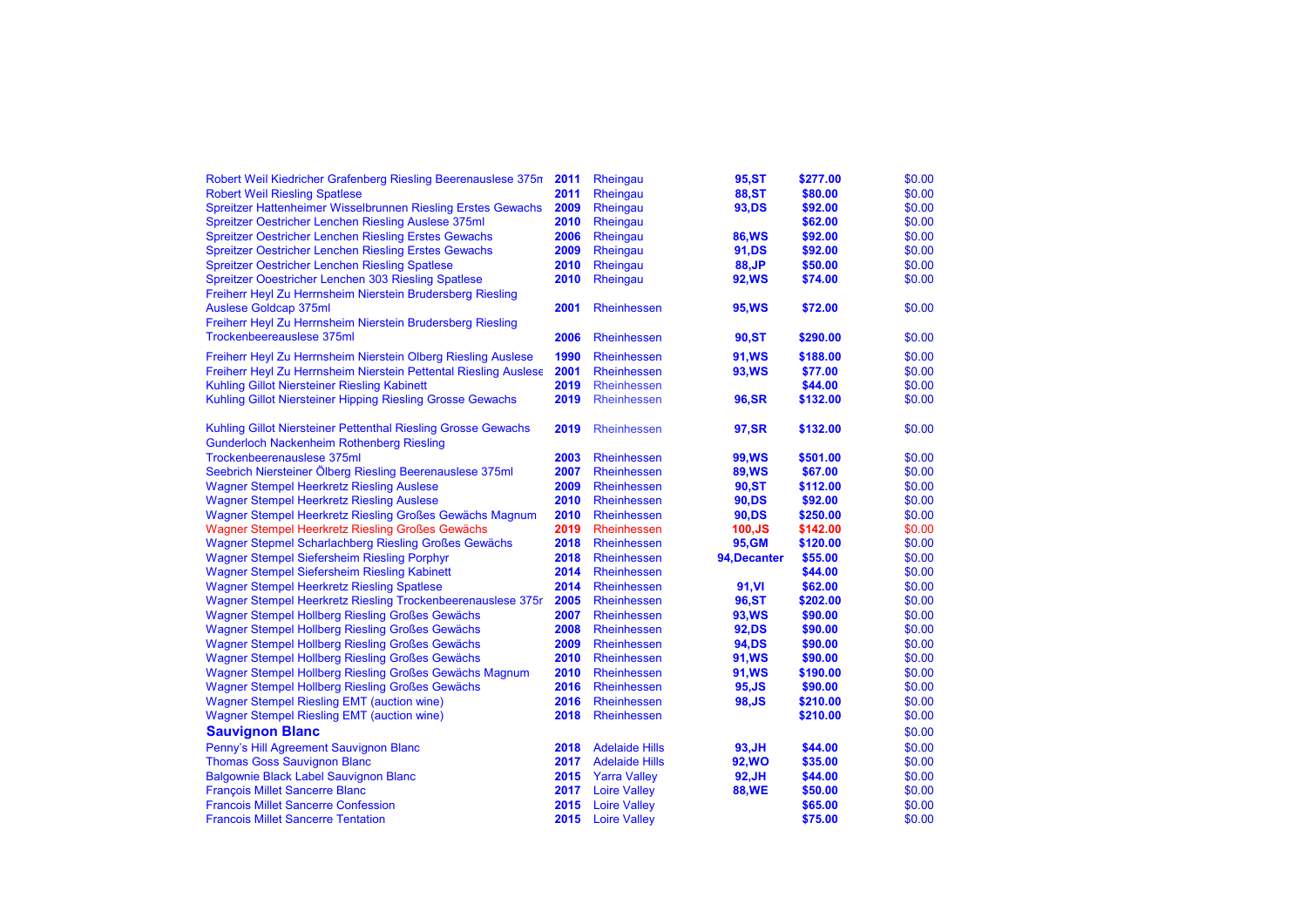| <b>Gerard Millet Sancerre Blanc</b>                      | 2021 | <b>Loire Valley</b>   |               | \$54.00  | \$0.00 |
|----------------------------------------------------------|------|-----------------------|---------------|----------|--------|
| Gerard Millet Sancerre Chêne Marchand                    | 2015 | <b>Loire Valley</b>   |               | \$79.00  | \$0.00 |
| Seguin Pouilly-Fumé Cuvee Prestige                       | 2016 | <b>Loire Valley</b>   |               | \$65.00  | \$0.00 |
| Paul Lato Two Wolves Sauvignon Blanc O Sole Mio          | 2021 | <b>Santa Babara</b>   |               | \$88.00  | \$0.00 |
| Paul Lato Grimm's Bluff Sauvignon Blanc Le Jardin Secret | 2017 | <b>Santa Babara</b>   | 93, JD        | \$102.00 | \$0.00 |
| <b>Shiraz/Syrah</b>                                      |      |                       |               |          | \$0.00 |
| <b>Balgownie Old Vine Shiraz</b>                         | 2013 | <b>Bendigo</b>        | 96, JH        | \$132.00 | \$0.00 |
| <b>Balgownie Black Label Shiraz</b>                      | 2018 | <b>Bendigo</b>        |               | \$44.00  | \$0.00 |
| <b>Balgownie Estate Shiraz</b>                           | 2017 | <b>Bendigo</b>        | 94, JH        | \$60.00  | \$0.00 |
| <b>Balgownie Centre Block Shiraz</b>                     | 2017 | <b>Bendigo</b>        | 95, JH        | \$90.00  | \$0.00 |
| <b>Hentley Farm Shiraz</b>                               | 2016 | <b>Barossa Valley</b> | 95, JH        | \$70.00  | \$0.00 |
| <b>Black Chook Shiraz</b>                                | 2017 | <b>McLaren Vale</b>   |               | \$40.00  | \$0.00 |
| <b>Mollydooker The Boxer Shiraz</b>                      | 2019 | <b>McLaren Vale</b>   |               | \$79.00  | \$0.00 |
| <b>Mollydooker Carnival of Love Shiraz</b>               | 2018 | <b>McLaren Vale</b>   | 93, WS        | \$139.00 | \$0.00 |
| Penny's Hill Cracking Black Shiraz                       | 2017 | <b>McLaren Vale</b>   | 95, JH        | \$44.00  | \$0.00 |
| Penny's Hill Skeleton Key Shiraz                         | 2015 | <b>McLaren Vale</b>   | 94, JH        | \$79.00  | \$0.00 |
| Penny's Hill Footprint Shiraz                            | 2016 | <b>McLaren Vale</b>   | 95, JH        | \$97.00  | \$0.00 |
| <b>Thomas Goss Shiraz</b>                                | 2016 | <b>McLaren Vale</b>   | <b>92,WS</b>  | \$35.00  | \$0.00 |
| Brotte Crozes Hermitage Rouge La Rollande                | 2020 | <b>Rhone Valley</b>   |               | \$57.00  | \$0.00 |
| <b>Melville Donna's Syrah</b>                            | 2012 | Santa Babara          | <b>99, AG</b> | \$188.00 | \$0.00 |
| <b>Melville Donna's Syrah</b>                            | 2014 | Santa Babara          | 97, JD        | \$159.00 | \$0.00 |
| <b>Melville Donna's Syrah</b>                            | 2016 | Santa Babara          | 96, JD        | \$132.00 | \$0.00 |
| <b>Melville Donna's Syrah</b>                            | 2018 | Santa Babara          | 96, WE        | \$132.00 | \$0.00 |
| <b>Melville Verna's Estate Syrah</b>                     | 2013 | Santa Babara          | <b>94,WE</b>  | \$65.00  | \$0.00 |
| Paul Lato Bien Nacido Syrah II Padrino                   | 2014 | Santa Babara          | 97, JD        | \$182.00 | \$0.00 |
| Paul Lato Bien Nacido Syrah II Padrino                   | 2019 | Santa Babara          | 98, JD        | \$182.00 | \$0.00 |
| Paul Lato Larner Syrah Cinematique                       | 2013 | Santa Babara          | 95, JD        | \$179.00 | \$0.00 |
| Paul Lato Larner Syrah Cinematique                       | 2014 | Santa Babara          | 97, JD        | \$179.00 | \$0.00 |
| Paul Lato Matinee Syrah                                  | 2013 | Santa Babara          |               | \$88.00  | \$0.00 |
| <b>Paul Lato Matinee Syrah</b>                           | 2014 | Santa Babara          |               | \$88.00  | \$0.00 |
| Samsara Santa Barbara County Syrah                       | 2015 | Santa Babara          | <b>94,WE</b>  | \$72.00  | \$0.00 |
| <b>White Varietals Blend</b>                             |      |                       |               |          |        |
| <b>Château Crabitey Graves Blanc</b>                     | 2012 | <b>Bordeaux</b>       | <b>88,WS</b>  | \$50.00  | \$0.00 |
| Alain Brumont Pacherenc Doux Vendemiaire 500ml           | 2006 | <b>Madiran</b>        |               | \$51.00  | \$0.00 |
| Charbonniere Chateauneuf du Pape Blanc                   | 2014 | <b>Rhone Valley</b>   | <b>90, WS</b> | \$80.00  | \$0.00 |
| Muga Rioja Blanco                                        | 2017 | Rioja                 |               | \$50.00  | \$0.00 |
| Monte del Fra Passito Monastero 375ml                    | 2015 | Veneto                |               | \$50.00  | \$0.00 |
| <b>Non-Alcohol</b>                                       |      |                       |               |          |        |
| Leitz Zero Point Five Cabernet Sauvignon                 | nv   | Germany               |               | \$26.00  | \$0.00 |
| Leitz Zero Point Five Pinot Noir                         | nv   | Germany               |               | \$27.00  | \$0.00 |
| Leitz Eins-Zwei-Zero Blanc de Blancs                     | nv   | Germany               |               | \$26.00  | \$0.00 |
| Leitz Eins-Zwei-Zero Sparkling Riesling 250ml            | nv   | Germany               |               | \$8.00   | \$0.00 |
| Leitz Eins-Zwei-Zero Sparkling Riesling 750ml            | nv   | Germany               |               | \$32.00  | \$0.00 |